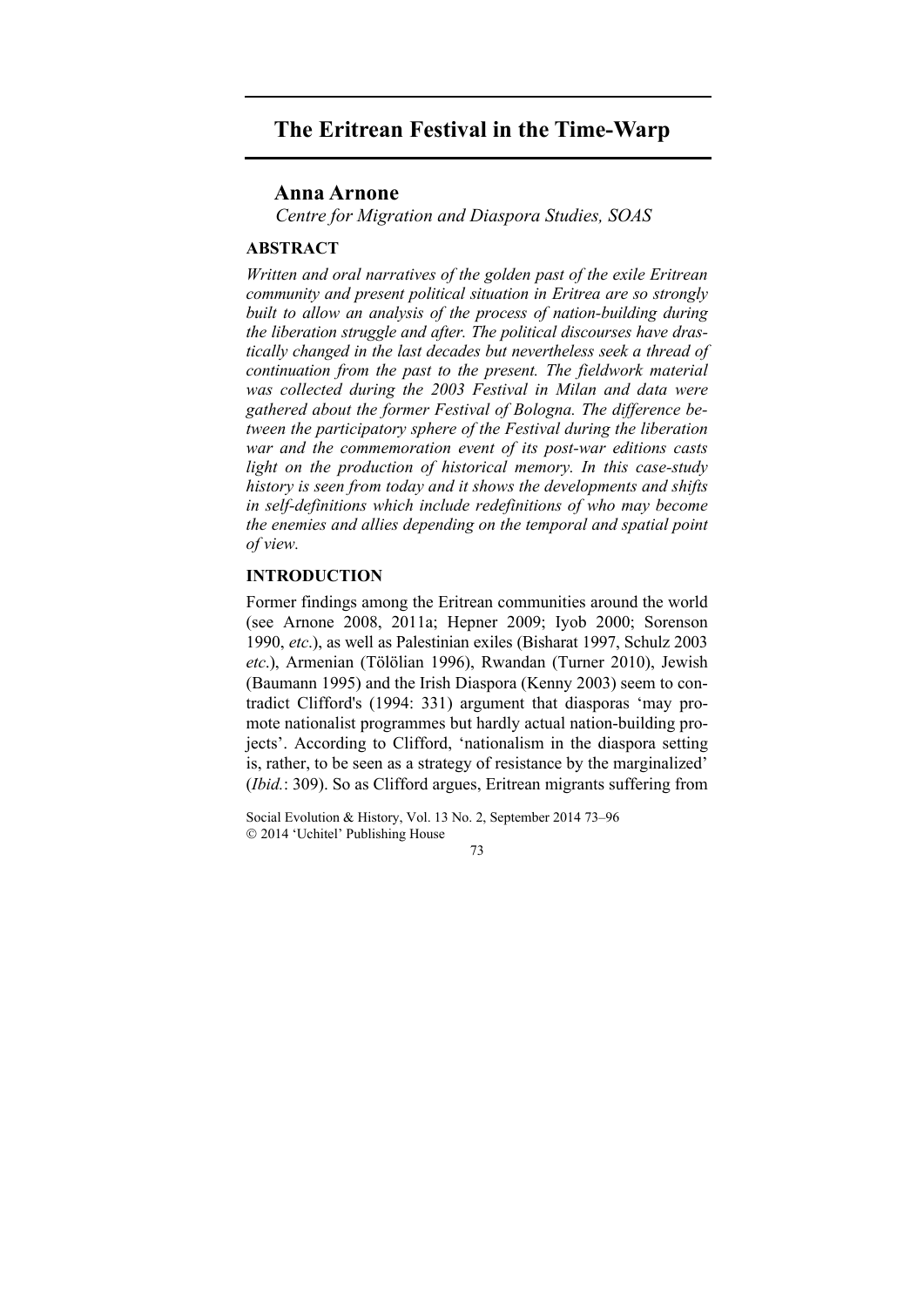marginalization have surely found relief from nationalism. Nevertheless, the important issue that stands out from research focusing on the period before liberation in 1991 is that the Eritrean diaspora persisted on nation-building programs in such an organized manner (Sorenson 1990; Tabacco 2001; Hepner 2009, *etc.*) that it became a fundamental agent of the final achievement of the Eritrean nation-state's independence. Making sense of exile, in the Eritrean case, was one of the reasons to commit to Eritrean nationbuilding from abroad. Vice versa, nation-building was the very reason to migrate for most Eritreans who arrived in Italy before their country's independence. Many researchers strongly argue Eritrean exiles were the pillars of the nation-state and its founders. It can be therefore stated that the exiles contributed to building not only the political culture of nationalism but also the entity of the Eritrean state with its structures and political ideologies.

[...] the diasporic state even reconfigures the architecture of its system of governance to ensure its survival. […] The clearest African examples are Eritrea, Rwanda, and the late Somali state (Iyob 2000: 661–662).

The extent to which their engagement is recognized as fundamental to nation-building is found in Yiob's description of the Eritrean post-independence Government as a Diasporic State.

Clifford's argument is nevertheless relevant to understand to what extent the diaspora is still involved in the Eritrean state and how much space the Eritrean state is allocating to such a potential source of force.

Vertovec (1997) argued that the term diaspora holds at least three discernible meanings. The first one is the 'social form', the second is the 'type of consciousness', and the third meaning is that the concept of diaspora holds is actually related to the 'mode of cultural production'. All three are very relevant but in this article I will be concerned especially with the latter cultural production of meanings.

This article will therefore develop a longitudinal analysis about the Eritrean Festival to understand how the exiles participation and their importance in nation-building have changed. Not only does the Eritrean past participation in nation-building need to be analysed,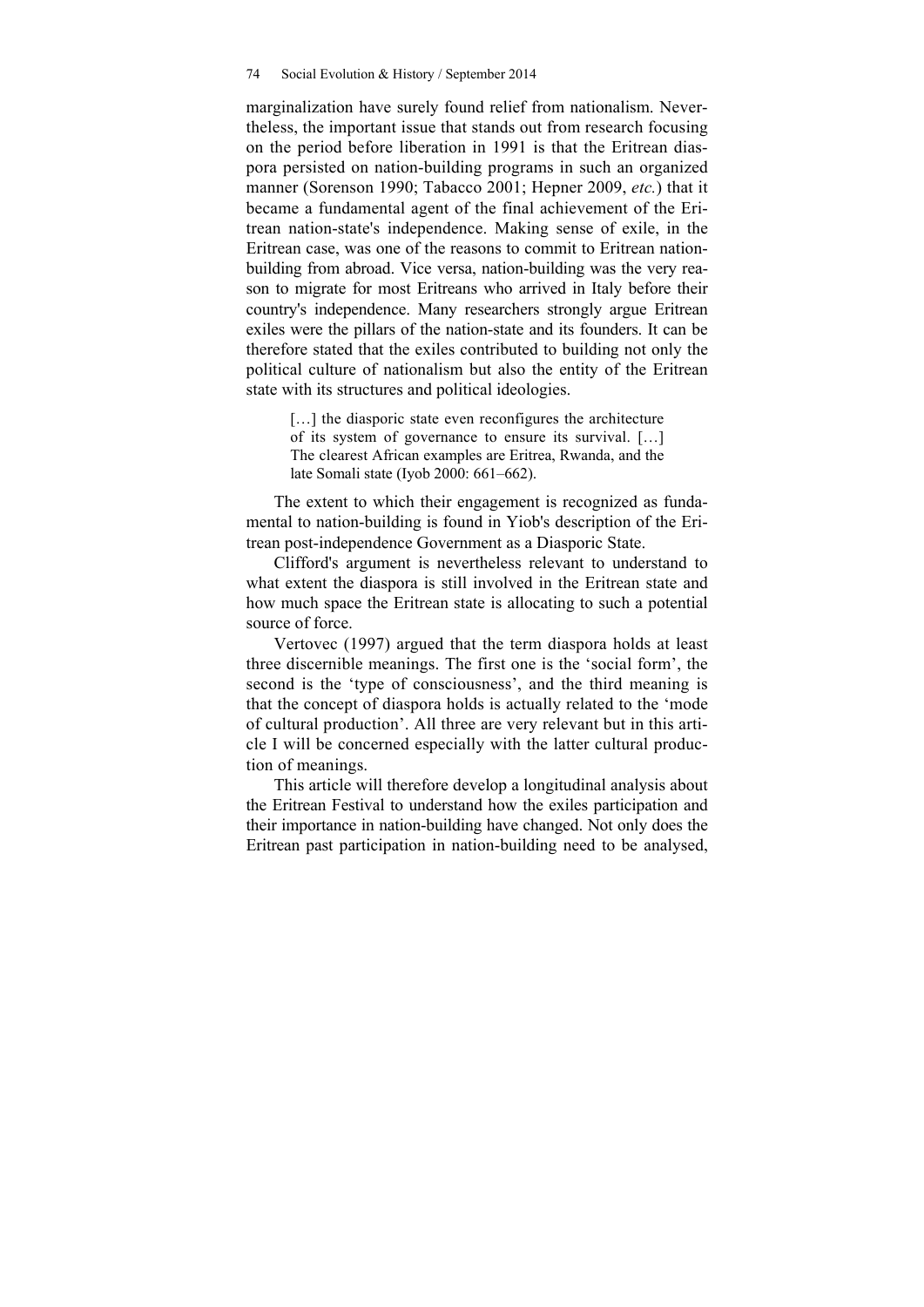but more urgently the endurance of political support and social activities among the Eritrean diaspora should be understood in the aftermath of independence of the Eritrean nation. Diasporic participation in nation-building should be the subject of continuous examination, especially in such a young nation as Eritrea. This article thus analyses how the Eritrean exiles are contributing to the development of their national identity after having achieved independence.

I worked on the relation between the past and the present seen from a case study of the Eritrean Festival in Bologna during the liberation struggle until 1991 and in Milan in 2003. Among the Eritrean diaspora in Milan the 'Bologna Eritrean Festival' (1981–1991) was an important event that people still strongly recall up to now. First of all, people remember how it was an economic asset for the liberation movement that was sponsored by the diaspora in this and many other ways. Second, the Eritrean Festival in Bologna was the place for political debate where to find new strategies to build consent. The Bologna Festival was run to provide the European exiles' support to the Eritrean Peoples Liberation Front (EPLF) development. It was such a formative collective experience that people often refer to it to exemplify what their migration experience was about and how fundamental it was for the Eritrean community in Italy and the diasporic networks. People recall how Eritrean people arrived to Bologna to attend the Festival from other parts of Italy, from European countries but also from other continents. So the Bologna Festival became a symbol of people's participation in the struggle to become an independent state. The Eritrean Festival endures in a different guise and this difference is the case study through which I understand political and social change among the Eritrean community in Milan as part of the wider diaspora. The 2003 Festival was particularly significant because a few days before the Eritrean Government had read the 'list of the martyrs' from the 1998–2000 war. With all the political tensions involved in narratives of war and nation-building the Eritrean identity construction positions the diaspora between moving and freezing. In the context of media images and messages of the diaspora, Appadurai and Breckenridge (1989: iii) argue that 'the politics of desire and imagination are always in contest with the politics of heritage and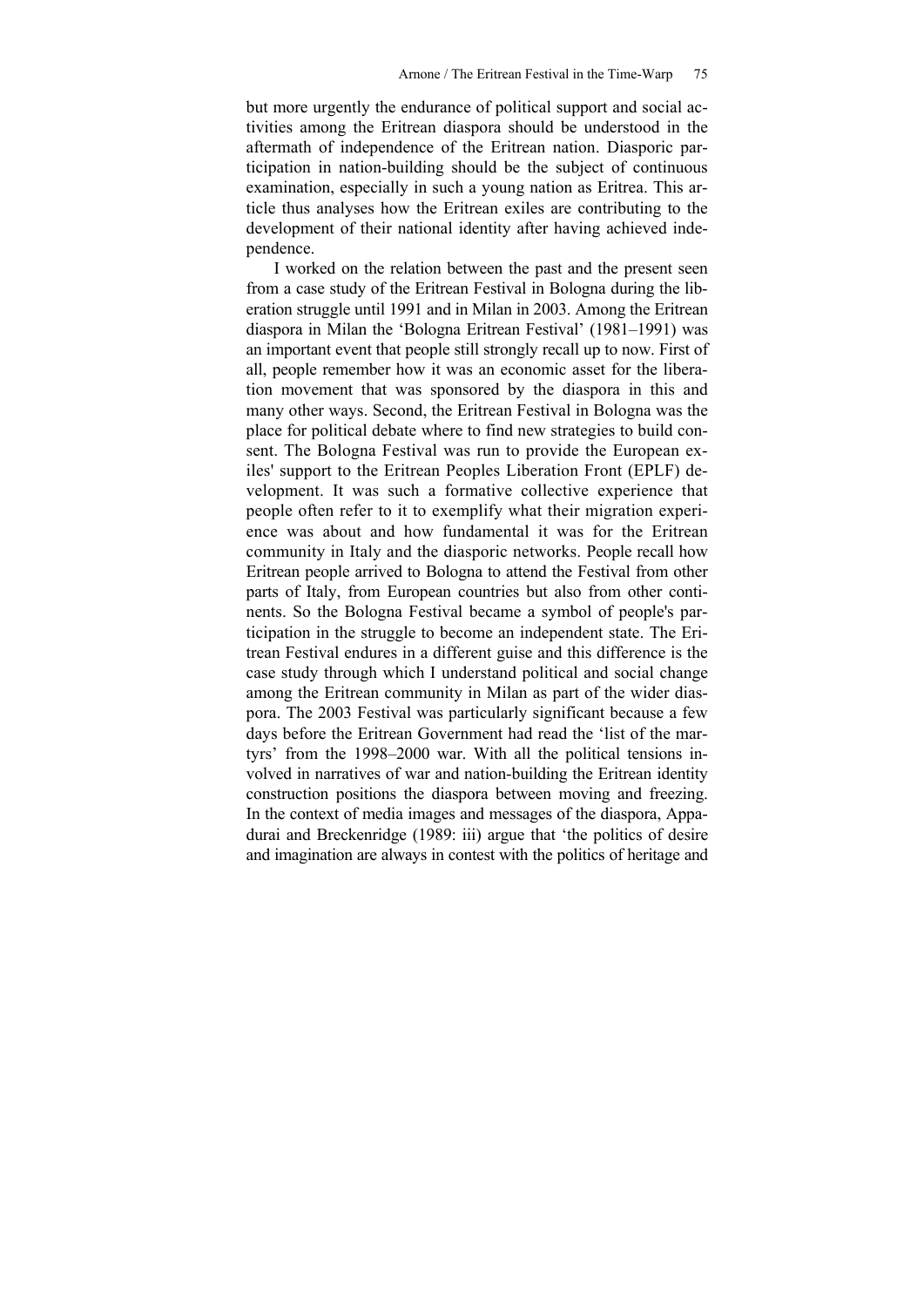nostalgia'. This is exactly the dilemma today's Eritrean Festival faces since openly becoming a commemoration.

# **THE HISTORY OF ERITREA: A VIEW FROM FORMER EPLF SUPPORTERS**

The research was carried out in Milan where there had been a strong commitment for the EPLF before liberation. An ongoing support for the Eritrean Peoples for Democracy and Justice (EPDJ) leading Party continued, especially during the first years of their Government. Since the 1993 liberation, there has been an embassy in Rome and a consulate in Milan which has taken over most of the exiles participatory activities towards Eritrea. The diasporic activities have more or less become governmental, run by the EPDJ Government.

I depart by analysing an interview carried out in Italian (translated into English), with two key people in the Eritrean community in Milan: the author of an anthological book on the festival of Bologna (2001), Agostino Tabacco, and Abraham, a man in his seventies, one of the pillars of the former EPLF activists in Milan. Their words clearly show the way Eritrean history is perceived by those among the diaspora who supported the EPLF until liberation. Agostino and Abraham, like many others during my fieldwork in Milan between 2003 and 2004, described all the various stages of the constitution of the Eritrean identity.

In Africa the borders have been traced by colonialism. It is not like here in Europe where it was through internal contrasts. [...] We were separated from Ethiopia, we were occupied by Italy from then. For the first time we were formed as a nation: 124 thousand square kilometers, 3 million inhabitants, a central government, administered by Italians. After that we started to recognize each other, those who live down in the lowland and those who live in the highland. All this thanks to Italian colonialism.

Abraham refers to colonialism as the moment from which to begin recounting Eritrean identity. He describes the Italian presence in Eritrea as the starting point of a new identity. The importance given to Italian colonialism is not due to a positive and effective Italian rule, but linked to the fact that Italian colonialists drew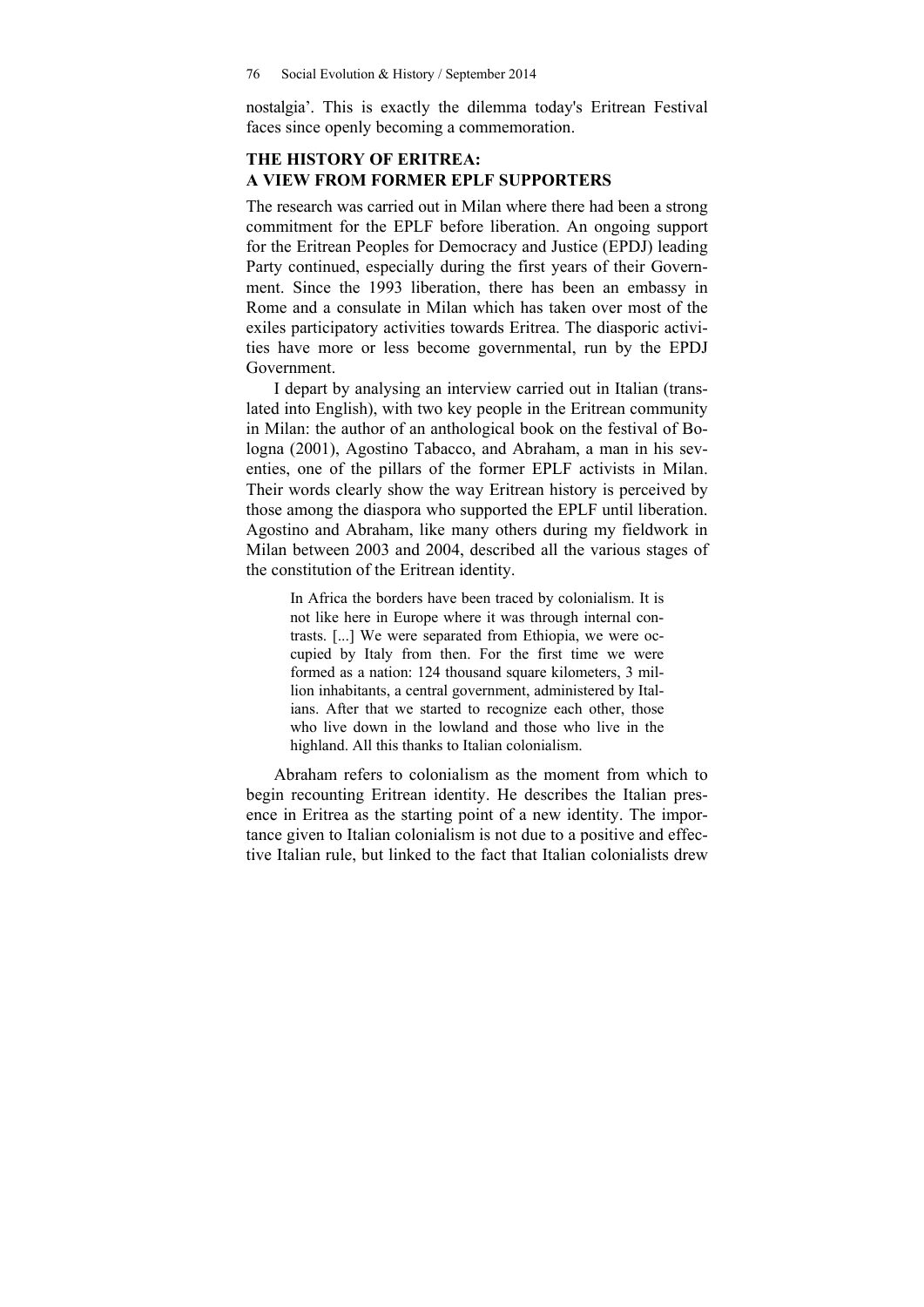the borders of what is now Eritrea. Those are, moreover, the same borderlines that Eritreans referred to when separating from Ethiopia in 1991. The same that thereafter caused dispute during the 1998–2001 war with Ethiopia (Iyob 2000). However, the Italian government did not bring the colonial documents and maps to the peace table. The period from the Italian conquest of Eritrea up to liberation was significantly described as 'an illegitimate pregnancy'. The nation is thus perceived to have been conceived without consent.

After the Second World War, there was a British protectorate until 1952. In 1961, when the federation with Ethiopia became an annexation (Resolution 350) the liberation movements started the armed struggle against the Ethiopian Empire. In the collective memories, Eritreans who arrived in Milan during the seventies and eighties and who form the first generation of Eritreans in Milan (Arnone 2008, 2011a) refer to themselves as the subjects of the liberation movement, as we can see from Abraham's words: 'we' is both the exiles and the EPLF. This self-perception of the exiles is built around a social movement of the past and it is part of the narrated course of their history as a continuum (see Arnone 2008). Their activism during the thirty years of liberation is the landmark that defined the exiles as part of the history of Eritrea and its diaspora.

Abraham:  $1<sup>st</sup>$  of September 1961, after thirty years of fighting, we won militarily, we were elated, we got drunk and we said: 'now, even if we have won over our enemies, we nevertheless have to let the Eritrean people decide for their own destiny. Let's have a referendum, for the sake of the sovereignty of a population!'

The other milestone in Eritrean history is thus the actual birth of the nation-state officially registered in 1993 when the UN officially announced Eritrea as an independent nation-state. Connerton (1989: 6) argues that 'a wholly new start' must be recollected when a group needs to shape a new identity. Eritreans did in many ways and the most vivid one is that they literally inaugurated a new calendar. They changed it from the Justinian one followed by the Ethiopians to the western Gregorian one (see also Arnone 2011b). The birth of an independent Eritrea had a popular identity, where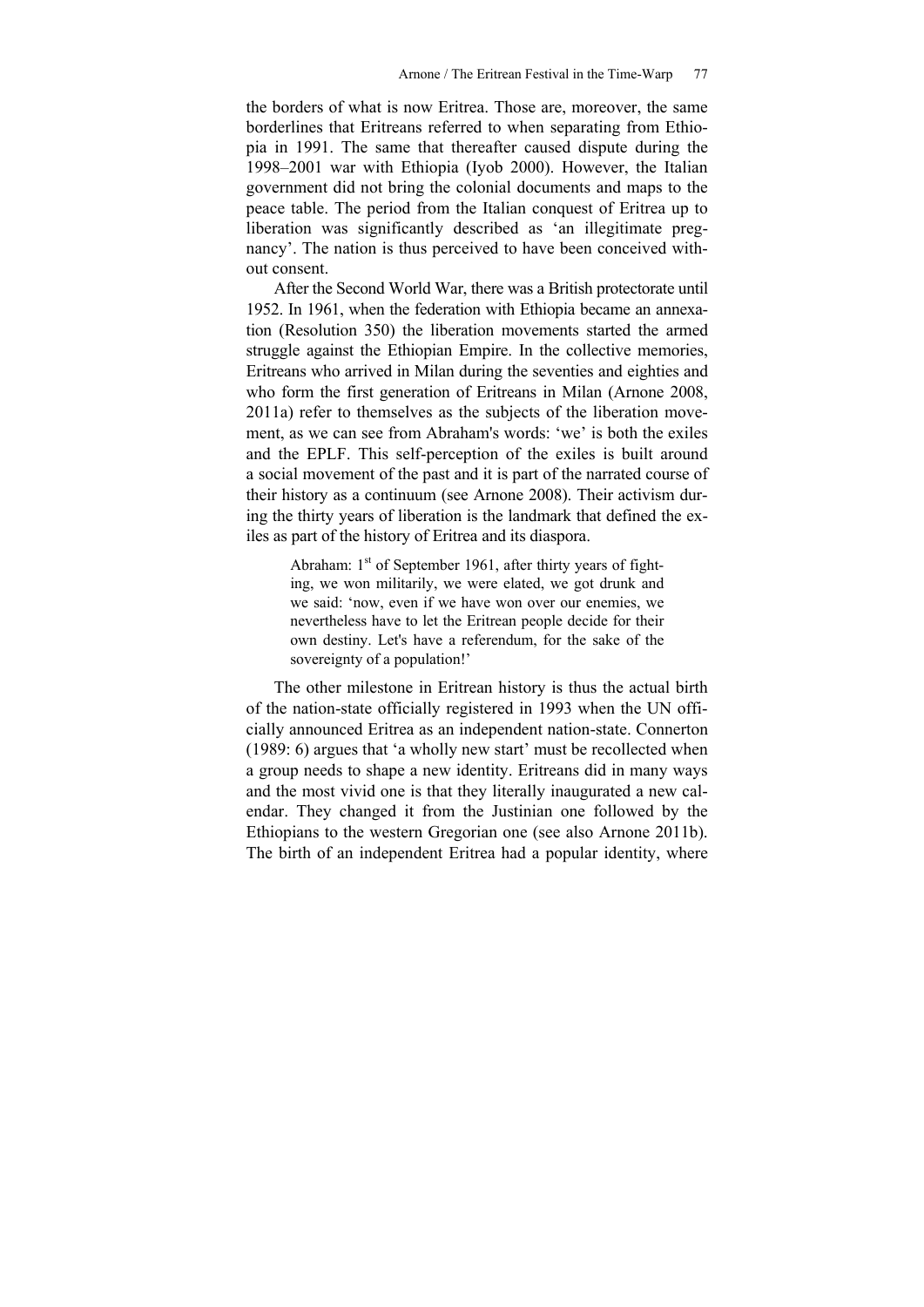'*hafash*', the people, clustered themselves into a group (Eritrea) and out of another (Ethiopia). '*Hafash*' was a key concept during the EPLF liberation movement and continues to be so in the current EPDJ Government slogans.

Abraham: Then this war arrived […]. It is not a war between two nations […] It comes from a profound hatred. They expelled  $75$  thousand Eritreans,<sup>1</sup> they invaded us, they raped our women, destroyed our churches, the mosques; they destroyed the cemeteries of our martyrs<sup>2</sup>... hatred ... Agostino: [...] There was hatred also at the ethnic level, it became an ethnic issue.

The political discourse is now focused on an 'ethnic' problem which has become very strong. The last war was between two closely tied populations, the Tigrayans and Tigrinyans, who became enemies (Negash and Kjetil 2000). 'They' is the generic term used in this interview to describe the ethnic enemies; but during my fieldwork they were usually defined either as *Agame* or *Wayane*. *Agame* is a small poor region of Tigray where Tigrayans migrating to Eritrea mostly came from. It has become the derogative Tigrinya word to underline the Tigrayan peasants' lower social status, their connection to the soil, to dirt. *Wayane* instead describes those in power: the Tigrayan President Meles and his ministers, but also anybody who follows them, who has any type of connection to the Ethiopian Government. The *Wayane*-*Agame* are often referred to as traitors: they changed position from brothers (even though always of a lower status) united against the oppressor, to traitors thus arousing strong emotional feelings. '"They" betrayed "us" after "we" helped "them" to get into power' are the words I have heard from many Eritreans in Milan. This strong ethnic category becomes national when put into international debates and those debates hinging on Eritreans as a whole. Since *Wayane* is a definition referring to the present Ethiopian government as a whole, Ethiopia has become the 'enemy', and it is imagined as a 'historical' enemy.

#### **NATION-BUILDING FROM EXILE**

The pronoun 'we' describes the subjects of the political history of Eritrea; it relates to the Foucauldian and Marxian debates on the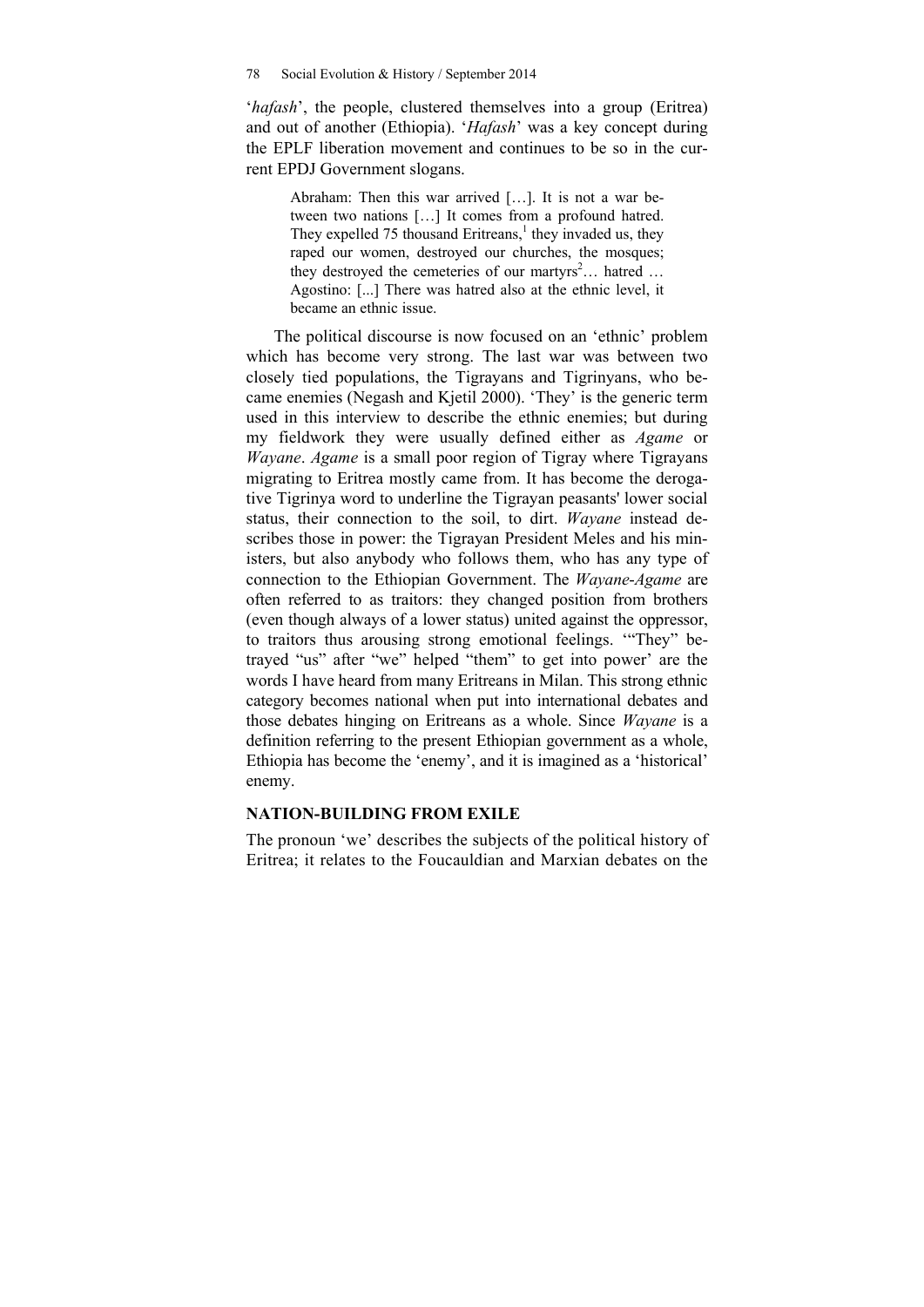subjects of dominant linguistic formations and practices. 'Our' history today is often portrayed as unified and harmonious by the Milanese-Eritrean diaspora. Nevertheless, it is important to state that within the liberation movement there were two main conflicting groups, the EPLF or *Shaebia* and the Eritrean Liberation Front (ELF) or *Jebha* (see Hepner 2009), both ideologically shaped and fomented by the economically, socially and culturally powerful elite of exiles. Eritrean people in Milan mostly supported the EPLF strategies of nation-building and they still make sense of their lives abroad through an exile identity filled with heroic notions making them feel their lives have a purpose. For instance, the author Agostino Tabacco told me that belonging to the Eritrean identity had saved him from depression. After feeling a foreigner everywhere he went, from Paris to Brighton and finally to Milan, he had found a real sense of belonging within the EPLF and the Eritrean community in Milan. He thus desired to remember the organization and its outcomes, and therefore entitled the book (Tabacco 2001) *Bologna: Testimonianze di lotta degli eritrei esuli in Europa: per non dimenticare* [Bologna: Testimonies of the Fight of the Exiles in Europe. Not to Forget].

In his book Tabacco describes the history of the Eritrean nation-building from exile in which he was involved. Eritreans scattered around the world during the seventies and eighties had a very large network of students', women's and workers' groups, each developing political ideas on which to base the liberation movement and strategies to achieve the means for military and economic power against the Ethiopian regime.

Although the armed fight initiated in 1961, Tabacco describes how the liberation movement abroad organised themselves into *c'enfer* [cells or sections of the EPLF] from the early 1970s with the first students enrolled in various universities in Europe and in the Middle East. The exiles in the Middle East were the first to coordinate congresses starting from the end of the 1960s and mainly supported the ELF. In Europe the organisation of the festival began from the first congress in Germany (1970) where young Eritrean intellectual exiles gathered for the first time. At the beginning the ELF and the EPLF organisations would meet together, but after 1974, there was a schism. From 1974 onwards the various EPLF cells met at the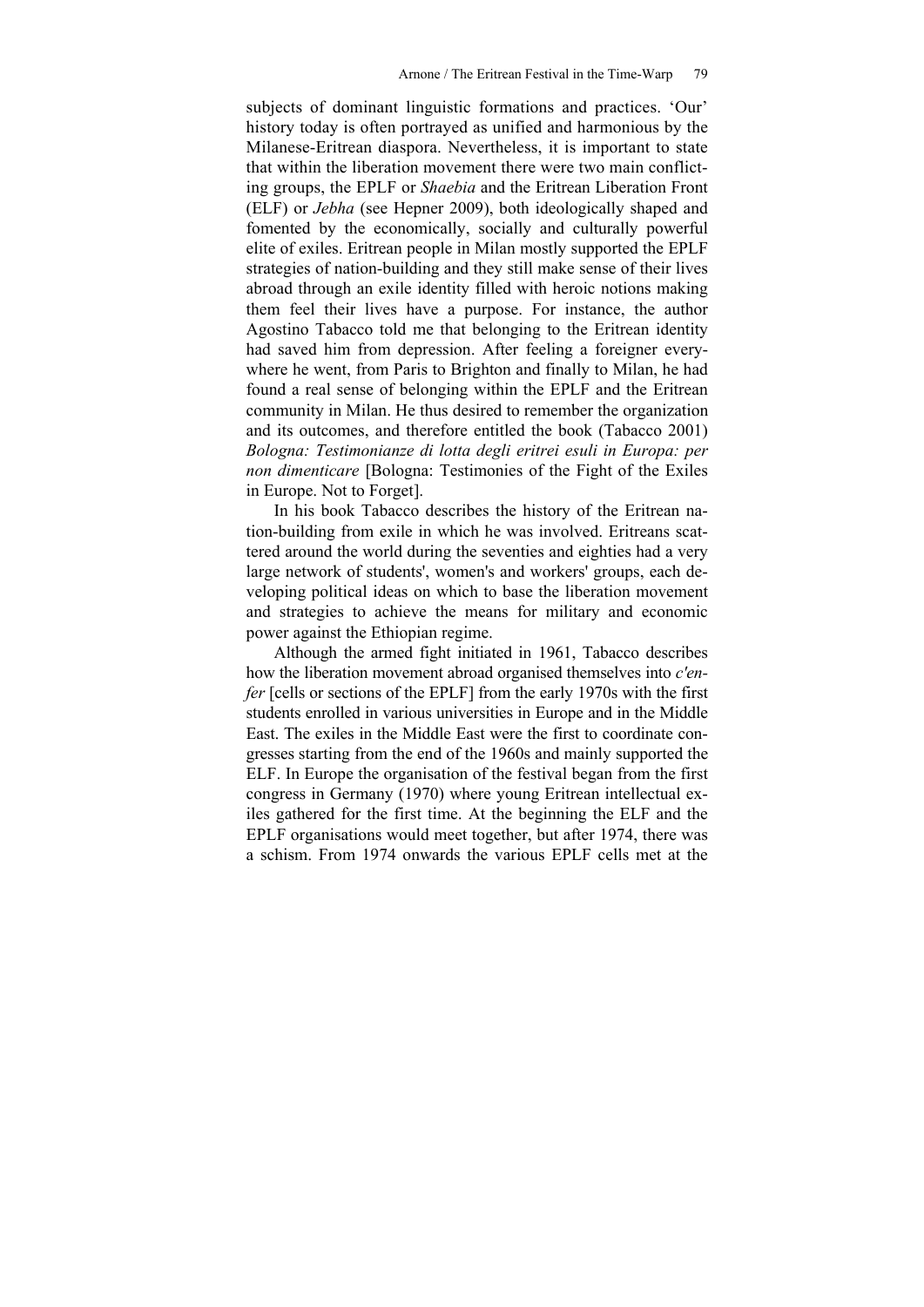Bologna Festival and the ELF in Germany. After liberation, in 1992, exiles of both fronts were present at the Festival in Asmara celebrating liberation in Eritrea.

The Eritrean exiles active in nation-building in the world wide diaspora used to organise political meetings between the sections. Even during the festivals there were meetings in which the cells would compare ideas and discuss strategies of resistance; in turn the EPLF fighters would list their victories and losses in Eritrea. Tabacco in the interview said that the various leaders of the cells would unify the various thoughts scattered across classes, genders, and nations. There were women's groups, youth groups, religious communities, and meetings in Bologna. They thus discussed socio-political matters regarding the struggle and the ideology behind it.

The festival also served as a means of sponsorship for the EPLF armed struggle. The exiles followed up the material and economic needs of the Front by creating fundraising events like the Festival itself but also many others. Eritrean shops in Milan, restaurants and, of course, the Eritrean Community, as a registered association, devoted most of their efforts to sustain the EPLF liberation movement and nation-building. Agostino Tabacco cited a woman referred to as 'Mamma Bologna', a symbol of the women's dedication to the cause. She regularly went to Eritrea with money and goods she collected in Italy among the exiles.

The Bologna festival contributed mostly in terms of economic help, but it also raised political awareness in support of the warriors in Eritrea and brought people together as an Eritrean multicultural entity. By all means, it was a project involving efforts to build the Eritrean nation. It involved many cultural and social activities such as *bahalì,* celebrations, where people could enjoy Eritrean food, drama, different traditional music and dance from the various ethnic groups in Eritrea. In 1989, for the first time, the 'Cultural Troupe' (see Tabacco 2001: 259) came to the Bologna festival from Eritrea. Its actors, singers and dancers are said to have been warriors themselves, women and men, who through entertainment informed and involved the diaspora. Also in Eritrea this cultural activity was a strategy to strengthen the EPLF pan-Eritrean identity (Dore 2002).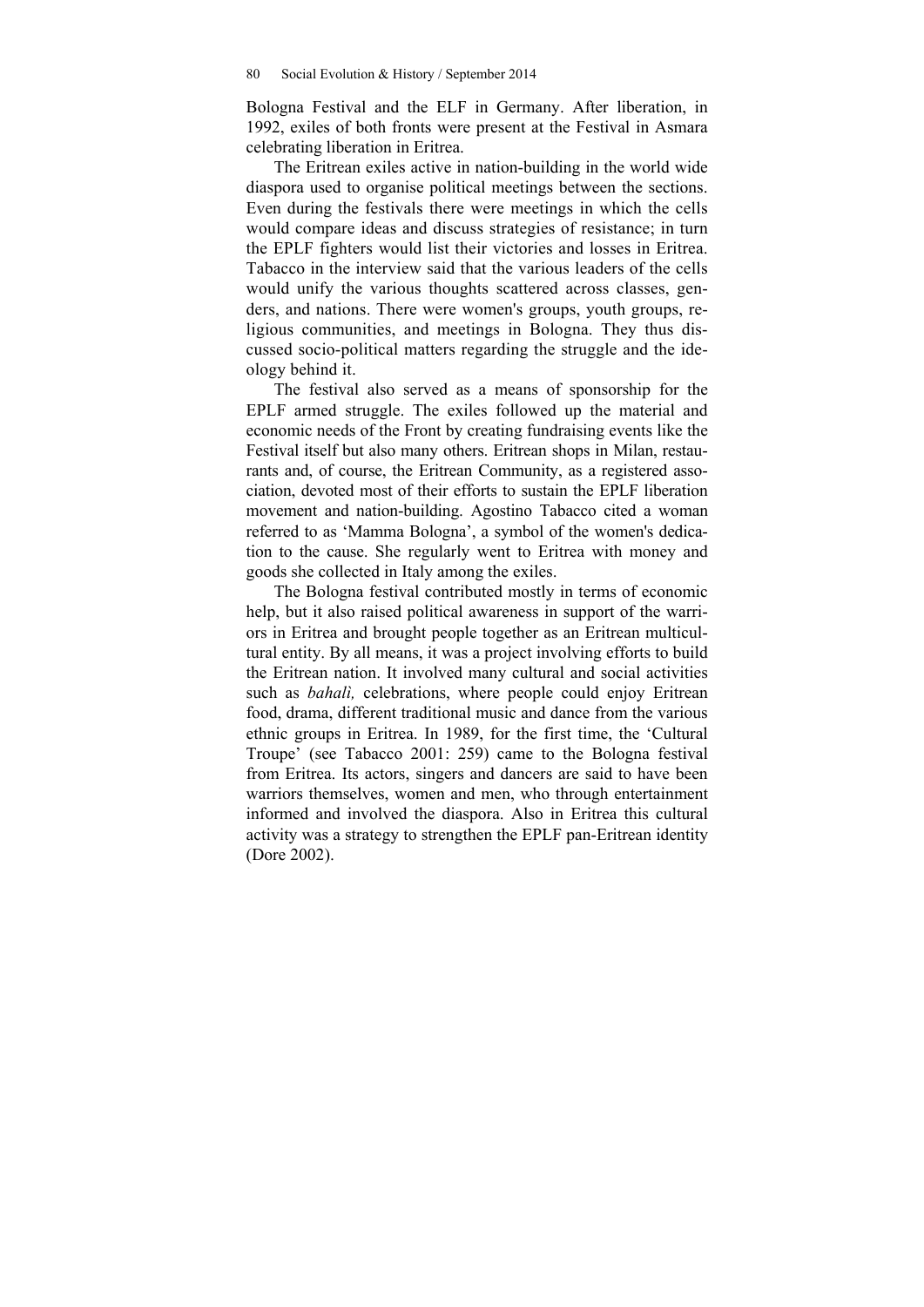Tabacco during the 2003 Eritrean Festival in Milan described his work to me with the following words:

The book 'Bologna' [Tabacco 2001] is a historical testimony [...] dedicated to the youth who have not personally experienced the history of their parents. I would like to give them the knowledge of what the exiles involvement was. [...] The message to the youngsters now is to start from the youngsters of that time, who departed to form a political, cultural and social conscience and strengthened the opinion of Eritreans abroad, and organized the struggle.

A remarkable point in the interview is the importance given to generational continuation of the EPLF liberation movement's history. The author argues that the members of the diaspora were extremely involved in the Festivals and that their involvement in the Festival was an important part of the general struggle for liberation and independence. He exalts the Festival of Bologna as a repetitive and ever-growing set of collective practices of nation-building. During the first festivals and conferences just over 300 Eritrean people were involved. Tabacco argues 10,000 people attended the last Bologna Festival. Tabacco's urge to remember, emphasized by the subtitle 'not to forget' inevitably reflects the social, political and economic plunge perceived by the diaspora in the aftermath of independence.

# **PAST-PRESENT COLLECTIVE LOYALTIES AND POLITICAL CULTURES**

Every year since the 1991 independence, the Festival has been organized by the Eritrean government. In 1992, it was held in Asmara and most of the members of the diaspora were there to attend. The government wanted it to be completely transferred to Asmara (see also Galeazzo 1994; Andall 2002); nevertheless, it was impossible as the diaspora did not return to live in Eritrea. From 1992, there has been a festival in Eritrea and its organizers are called the 'Bologna committee'. From 1995, the Festival has toured the rest of the world with its musicians and actors, passing through most of the countries where there are Eritrean communities, and ending in Eritrea where the largest event completes the journey. It is organ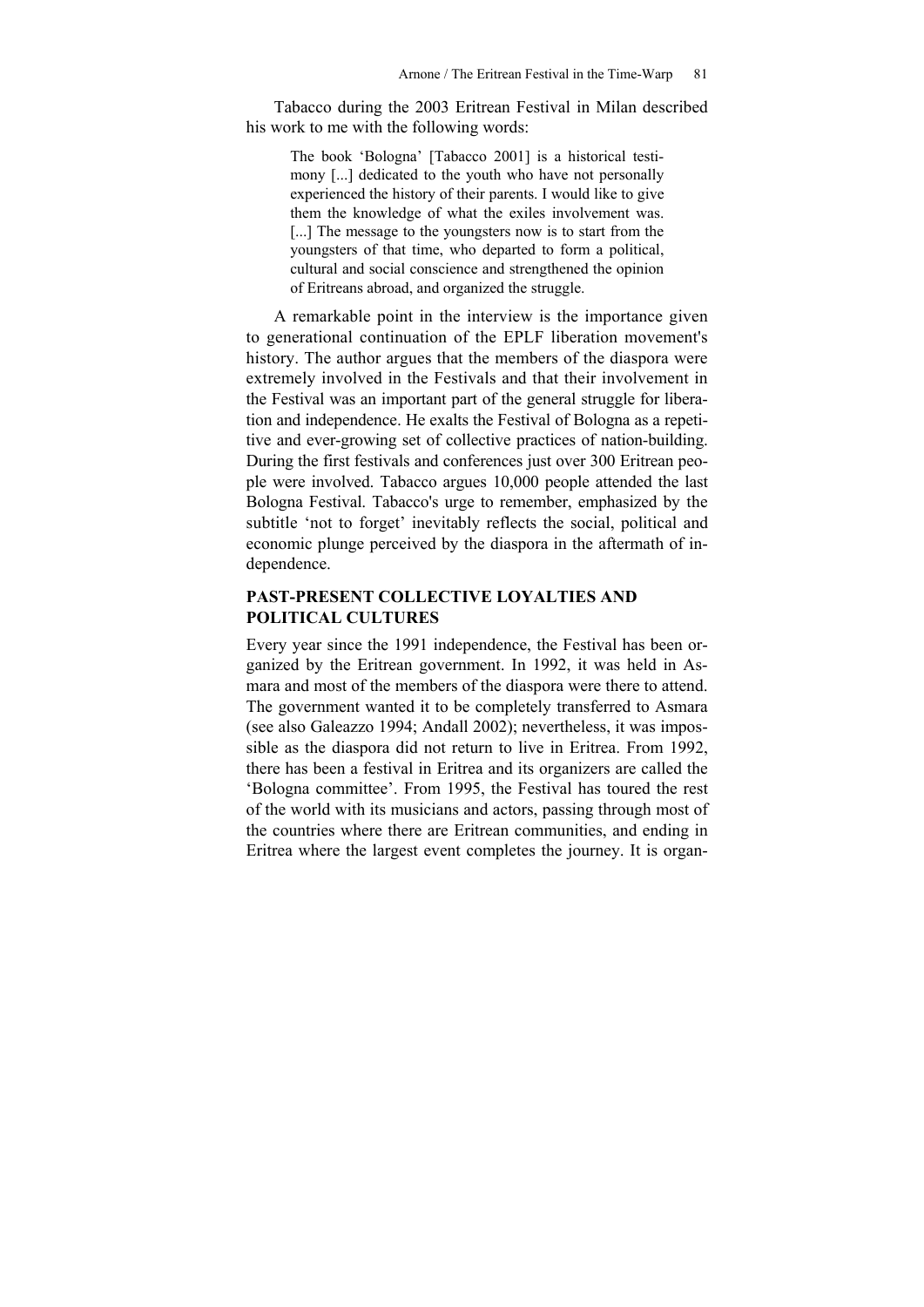ized by the Eritrean Government jointly with the consulates and embassies in various countries.

In 2002–2005, the Eritrean Festival in Italy was held in Milan. I went there every day during the 2003 Festival, which started on Friday, 20 June, Eritrea's Martyrs Day, and finished on Sunday 22. The organization was still based on a voluntary labor force run by the consulate and its affiliates. The women had set up a refreshments stall to raise money to send to an EPDJ governmental fund for the families in Eritrea who had suffered from 1998–2000 war casualties. They also organized running races and games. People were betting money on the women racing and even the loser would pay a sum towards the cause of national reconstruction. As discussed in the previous section, it was the women who had been especially successful in fundraising for the liberation movement. Great efforts had been made to gather funds for the EPLF but also goods such as clothes and food were brought to Eritrea by some members of the community. The fundraising activities noticed in 2003 resembled the old times when the Festival was a great means of funding the activities of the EPLF; nevertheless, the difference is that before liberation it had been directly organized and run by the exiles while in 2003 the organization was being held by the EPDJ central political apparatus.

Like Dawit, sitting with his friend at a table at the stand selling non-Eritrean food and drinks, many told me the Festival was then held 'in memory of Bologna', demonstrating its present significance as a commemorative event:

This festival is in memory of Bologna; […] it was in general for all the Eritreans that lived in Italy, Germany, France, England, in the whole of Europe. Some even arrived from America, some also from Saudi Arabia, from the Middle East. […] In memory of Bologna today we go to Asmara, every August […]: the Bologna Festival of Eritrea. Then in Italy we go only to the Italian one, always in memory of Bologna. […] [In Bologna] there was everybody's determination, we were not free, we were at war, we were not independent, so it was very different. We all arrived full of determination, from far away.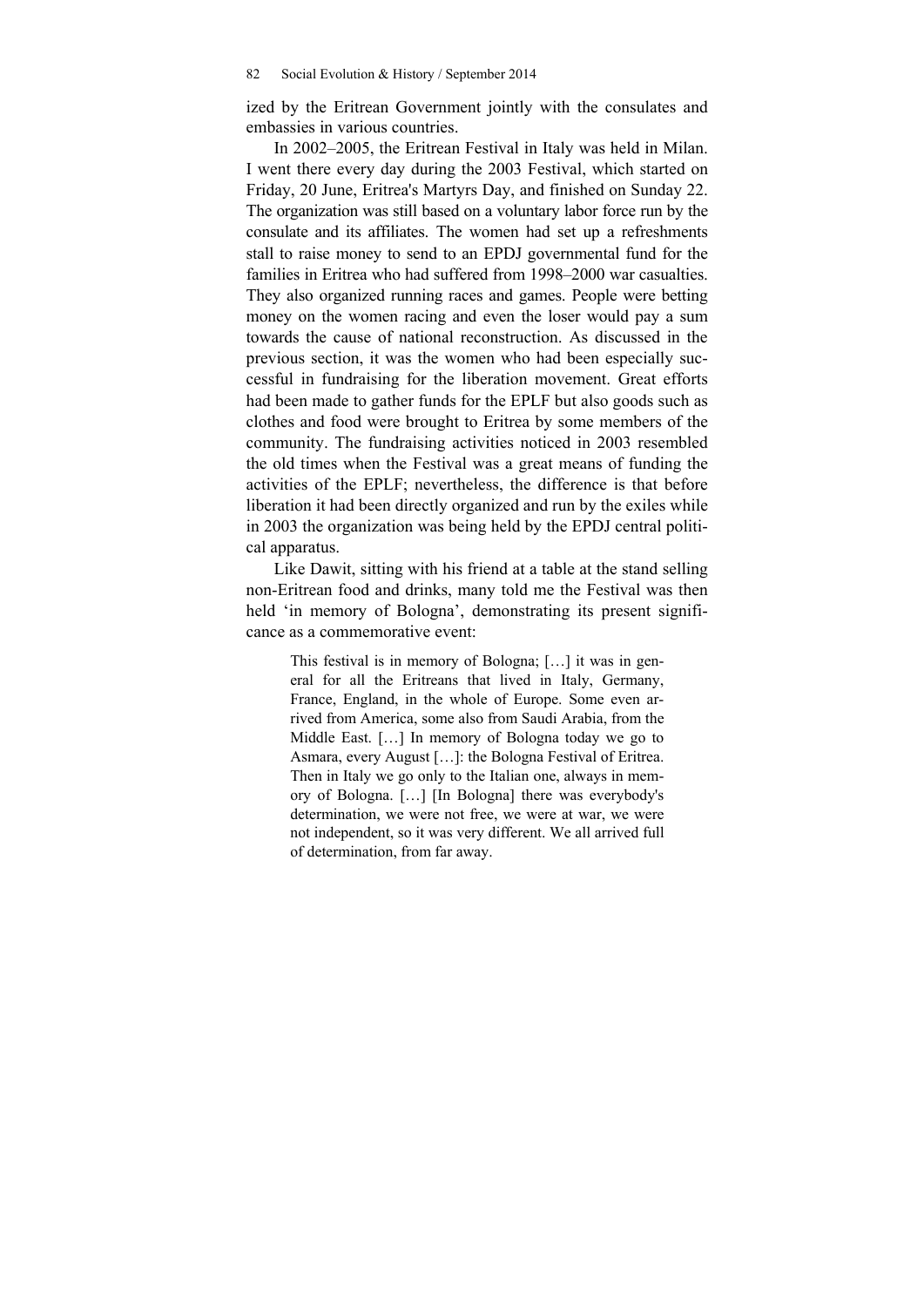Many like him complained to me that people do not travel anymore to attend, not even the Eritreans living in the city of Milan, in the very city where the festival is held. When speaking about the present, people said: 'The spirit has changed: people are not involved anymore'. Instead everyone told me that during the Bologna Festival the sense of unity grew stronger as time went by; the Festival had such a charismatic impact that today it still acts as a reminder of the struggle of the diaspora and its unity. A woman went as far as to say that it was better before when there was a shared dream and unity among Eritreans (and war against the Ethiopian regime) and now it is sad to see the direction the community is going in. People who were active in official Eritrean events did not question the lack of attendance. They did not think of the lack of participation as a statement of political opposition by the absentees; on the contrary the Festival organisers simply blamed people's inactivity.

Eritreans in the diaspora, who participate in the commemoration of the Bologna Festival, do not follow the Festival around the world but they go to their national one and then if they can they also go to that in Asmara. This decrease in participation has promoted the transition of the Eritrean identity from pan-Eritrean based on fighting for the same cause to national (local) based on the idea of political stability and integration in the country of stay.

There was only one person who arrived from Naples by train because they had not organised a coach. He said that before, during the Bologna Festival, 100–150 people would arrive from Naples. There used to be between two and four coaches from Germany, that year there were only a few German cars. Others would also arrive from France but that year not even a person came from there. As a social event, people remember the festival especially because it was 'international'. They told me how incredible it was to meet Eritreans living in different places gathering together every year. The exiles who met at the Bologna Festival were in every sense trans-national. Now, as far as the Festival is no longer held just in one place as it was before 1991, new forms of definitions and practices of the self have developed.<sup>3</sup>

Every 'national' community has a Festival in the country of immigration and the strength of the affiliation to a localized com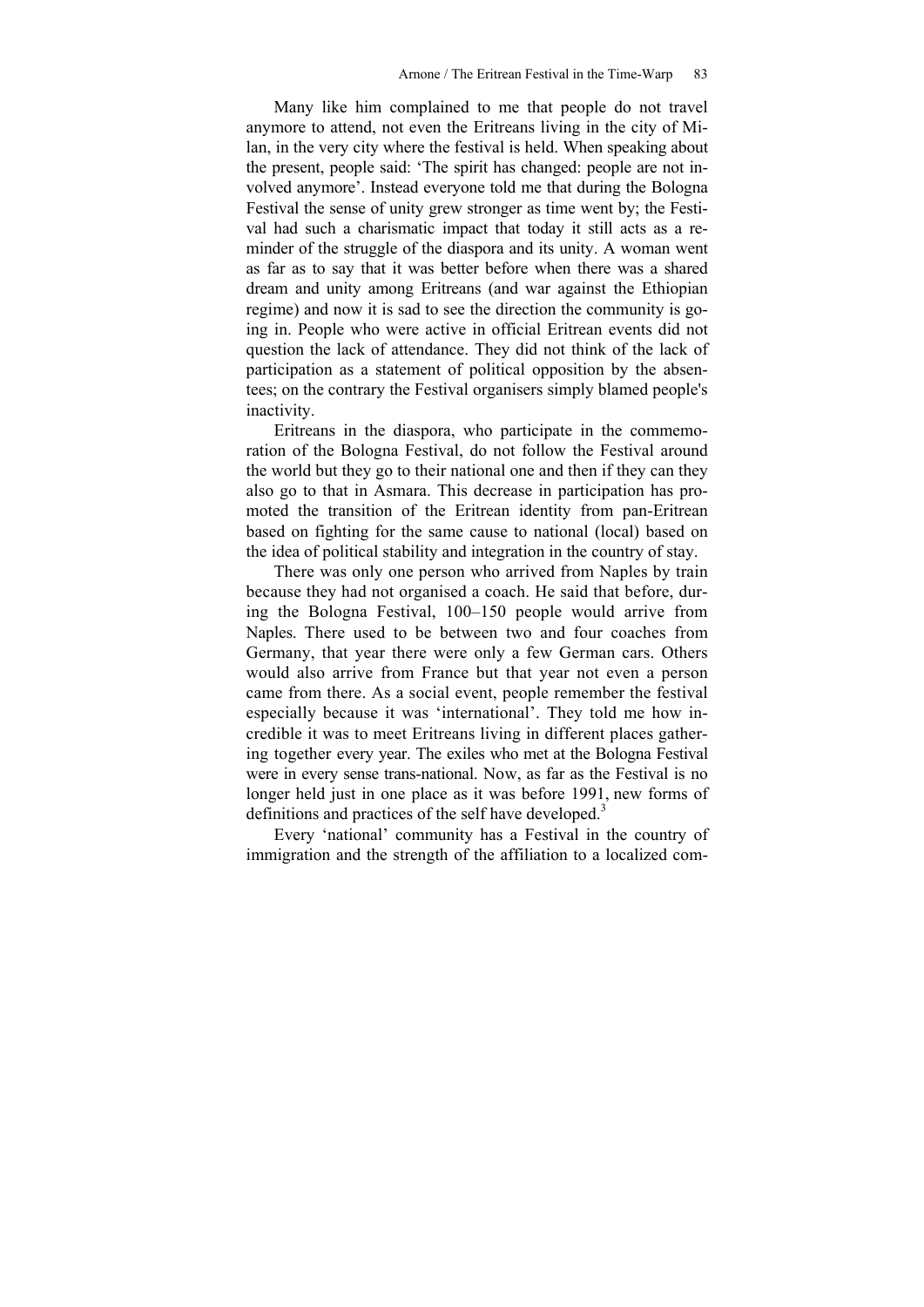munity is demonstrated by specific symbols. For example, the poster of the global yearly event advertised on www.biddho.com, an Eritrean government-run website, showed all the dates of the Eritrean festivals around the world. It underlined the importance given to the Eritrean nation by paying allegiance to the Eritrean flag. The poster was in English because it is the lingua franca of the world, but it again insisted on the Eritrean identity through the writing in Tigrinya. At the 2003 festival small paper flags were distributed, with the Eritrean flag printed on one side and the Italian on the other, highlighting the location where the festival was held. Moreover, the Festival has always had sports competitions, especially football matches. During the Bologna Festival the football teams were based on the country their members came from; during the recent national festivals the football teams have been city-based. So, while before there were the 'Italian', 'German', and 'Swedish' teams; in 2003, 'Milan', 'Florence', 'Bologna' and so on were represented. The localized nature of the commemorative Festival is noticeable from the organisation of the football competitions where the teams are no longer formed in the name of the country of residence, nor are they touring around the world.

In the past, the Eritrean Festival in Bologna was multi-cultural in its performances because all the nine ethnic cultures of Eritrea would be performed, but only Eritrean cultures were in display. However, it was pluralistic in its attendance: people of African backgrounds, such as Somalis and Ethiopians were included in the audience and in participation. A Somali woman told me she always used to attend and how amazing it was; she felt it was important also as an 'African' event. A few Ethiopian people I met also used to go when they were young because their parents had Eritrean friends, and they too enjoyed this event. In general, Eritreans and Ethiopians attended each other's celebrations before the recent war (Ambroso 1987).

Thus, the Bologna Festival had widespread recognition and attendance from people who were not Eritrean. When the Festival was held in Bologna, even many Italians used to come and the Festival was linked with political organizations and movements who supported it. The social and political movements that took place from 1968 onwards had a great impact on the extended consent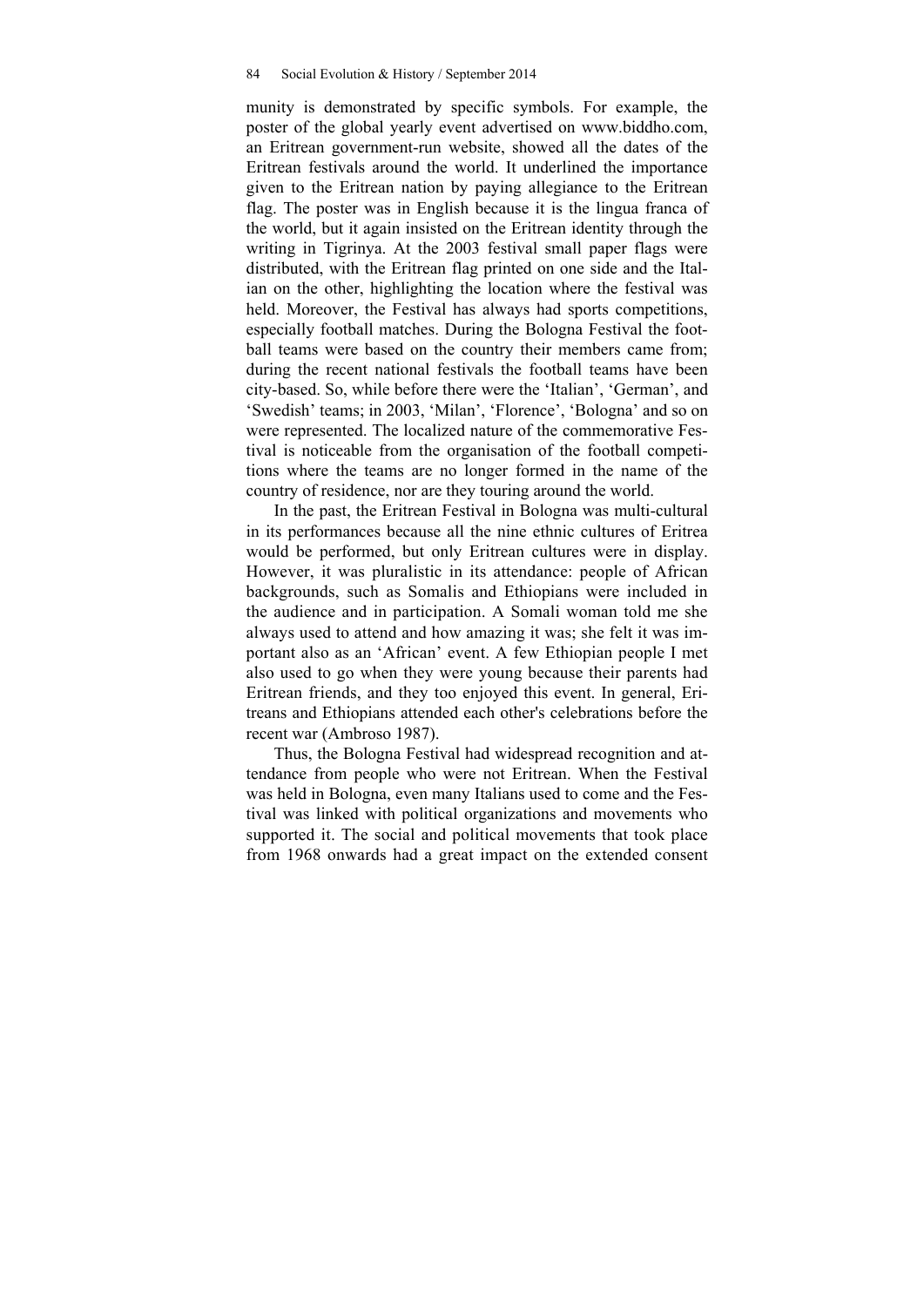and support towards struggles for self-determination such as the Eritrean one. At the Bologna Festival letters of sympathy used to arrive from socialist and anti-imperialist movements across the world and from other exile communities in Milan. Tabacco's book contains interesting quotes from these letters. This may be identified inside the far-flung political culture of internationalism.

Moreover, Eritrean political activists have often given me a list of Italian intellectuals who were 'friends of Eritrea'. This included people like: Massimo Alberizzi, correspondent on African affairs for the newspaper *Il Corriere della Sera*; Daniele Farina, former left-wing activist in the Centro Sociale Leoncavallo and MP in the Rifondazione Comunista political party at the time of the research; Dario Miedico, an activist in Medicina Democratica; the ANSA journalist Stefano Poscia who also wrote a book on the Eritrean situation at the time (Poscia 1989); the historian Giorgio Rochat who extensively wrote on Italian colonialism (1967, 1971, 1973), and sympathized with the Eritrean case during the seventies and eighties. The 1997 Nobel Prize winner, Dario Fo, for example, used to run a theatre in a Liberty-style building in a park in Milan and hosted Eritrean cultural and political activities; he also organized a concert in support of the Eritrean liberation fight. It was not the former central *Partito Comunista Italiano* (PCI) party which supported the Eritrean cause, but the *Radicali* political party and some town councils, such as in Bologna and Pavia, the active squats (*centri sociali*) in Milan, the left wing intellectuals and activist groups (see, *e.g*., Sironi 1988).

The Eritrean attitude to internationalism that in some ways existed until 1991 has certainly changed face. As for many Eritrean events such as concerts, church and political celebrations, the Festival adverts in Milan were all in Tigrinya with no translation into Italian or any other languages. People who are not Eritrean do not even know the Eritrean Festival is still running because there is no information flow and the language closure of the fliers shows that 'others', Italians and non-Eritrean residents in Italy, are not invited. This emphasizes the closure of the ethnic-national bond. At the 2003 Festival there were only Eritrean people and just four Italians: the husband of an Eritrean woman, wearing a big silver Orthodox cross round his neck, a businessman working in Eritrea, my partner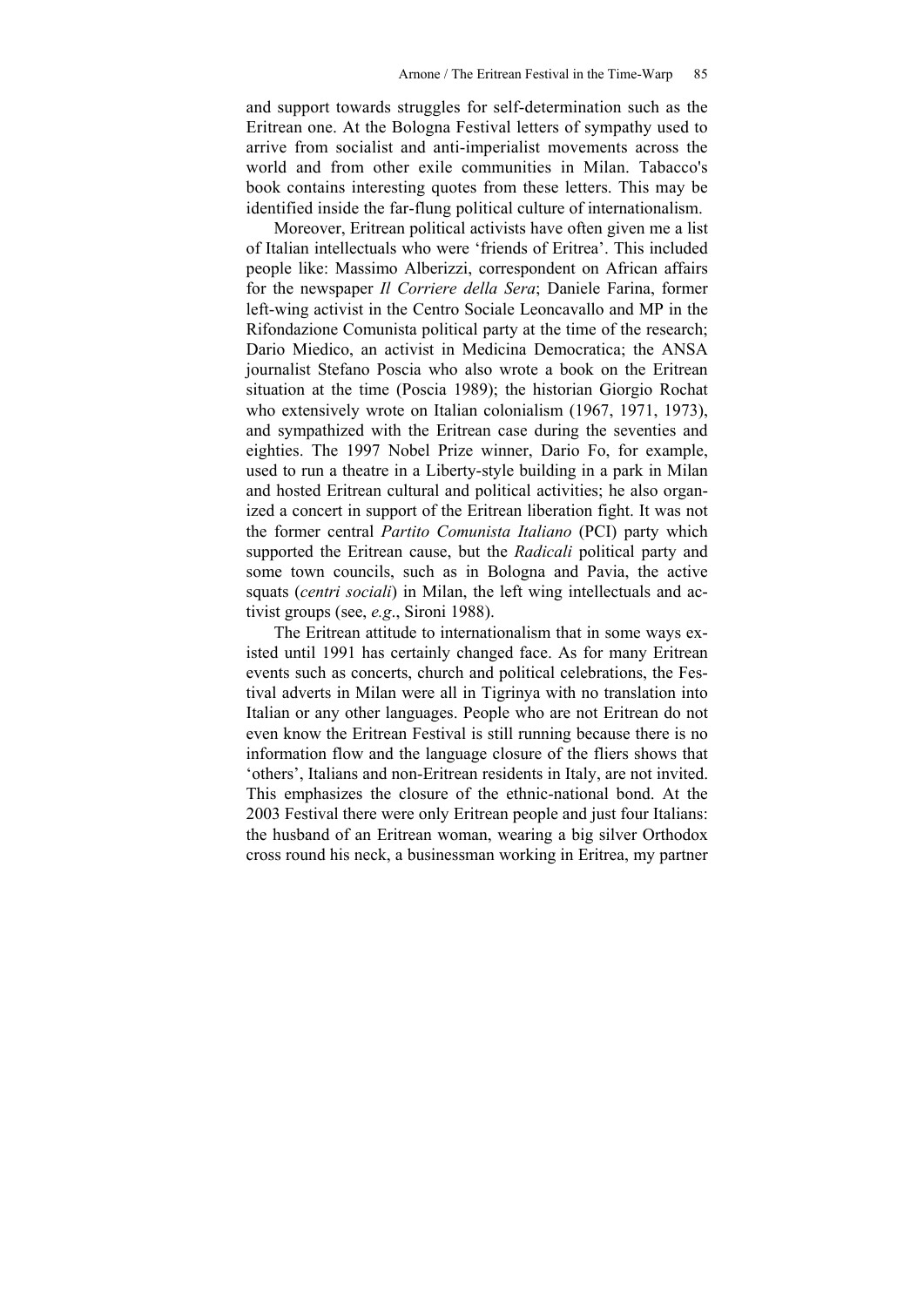and I. My closest young informant, Natzennat, saw me and told Gennet that I was there. I used to help Gennet study at an afterschool club in the voluntary association Comitato Inquilini, which, among many other activities, helped pupils from council estates flats in doing their homework. Gennet answered, 'e che cavolo ci fa qui Anna?' ('What, on earth, is Anna doing here?'). She said Italians should not come to the Eritrean Festival. Gennet saw the Eritrean Festival as something that was only 'theirs' and where Italians were intruders. Surely, the global political culture has changed after the Cold War. International movements and associations developed around socialist and internationalist ideologies have decreased. This may be one reason why even the younger generation of Eritreans believe Italians and others' participation in their Festival is an interference in private Eritrean national affairs.

Hiwot, a woman in her fifties, told me that the Lombardy Region had granted the Eritrean Festival the large leisure centre out of charge. 'I thank them mostly because, after all these years without this possibility, at least now they are helping us'. She then went on to remember how great Bologna was, 'Bologna is our home, our second home.<sup>4</sup> We will never forget the Bolognese! Now even [the council of] Milan [hosts and supports us], better late than never!'

Hiwot recalled the special affiliation there had been with the Bologna city council but she stressed the 'practical' support it had given the Eritrean community, and disregarded the political implications. However there is a great difference between the support provided to 'the Eritrean people and their cause' by the network of left-wing political activists and that of a right-wing Italian government supporting the Eritrean government's activity for very different liaisons. In 2003, it was the Lombardy Region, a politicogeographic subdivision of the Italian government, which provided the space for the Eritrean Festival without payment. The Eritrean and Italian governments were on very good terms at the time. Italy was increasing business with Eritrea and the right-wing Premier Berlusconi hosted the Eritrean president Isaias in his Sardinian villa. The former Lombardia vice-president Prosperini, *Lega Lombarda* party, who has been legally persecuted for bribery and is now under another trial for illegal trafficking of weaponry in Eritrea, was also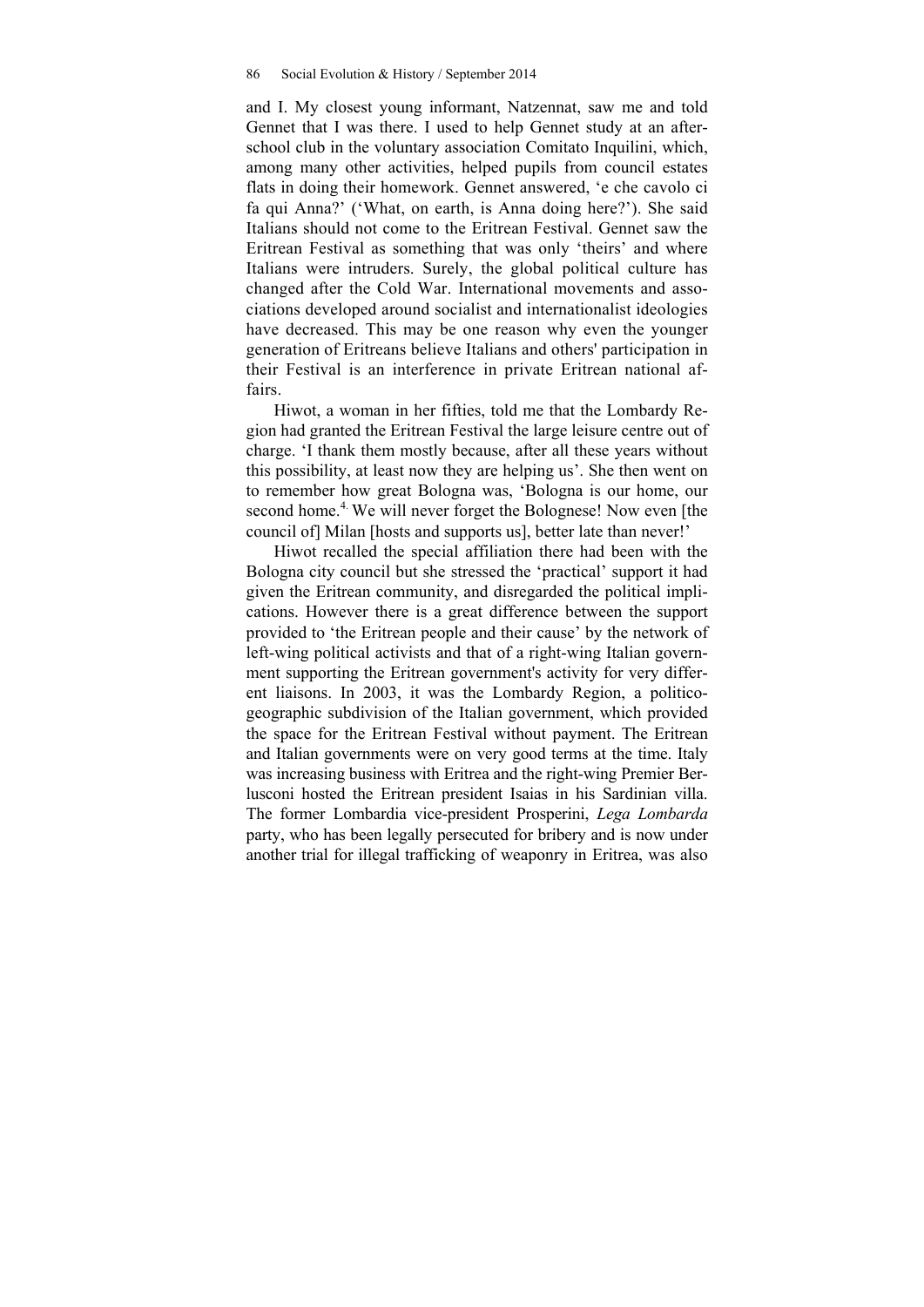the Italian spokesman in Eritrea at the time. Prosperini was the person the Eritrean community contacted to receive the location for the festival. Tesfay, one of my informants involved in the organization of the Festival in Milan, told me how he was delegated to call Prosperini in person to deal with the venue. Tesfay supported the left side of the Italian political spectrum and thus told me how difficult it had been to 'swallow the bitter pill' (è stato difficile madare giù il rospo).

Until the 1990s, Eritrean EPLF activists were aware of the various freedom struggles in the world and many movements were linked with each other. It was the period of the Cold War. When it finally ended with the fall of the Berlin Wall in 1989, all the world political divisions fell apart, and the superpowers no longer had any interest in supporting the Leninist military regime of the Derg, which was thus weakened by the lack of arms supply. It was then that the EPLF managed to win the war (1991). After liberation, the political support to Eritrea as a young nation-state slowly changed. Today, many of the names that feature in the description of the 'friends of Eritrea' are active in criticizing the present state of affairs in Eritrea. Even though former Italian political supporters are still focusing on the area, their interest in Eritrea collides with the dominant discourse. Some Italian 'friends of Eritrea' have made liaisons with Eritrean opposition groups and are organizing public speeches, seminars, and forums on Internet sites.

This latter shift in participation includes some of the Eritreans in Milan who were not present at the Festival. Even though some absentees said it was lack of time which prevented people from participating in the Eritrean community activities, there was definitely a silent (at least in my presence) detachment from the government political situation in Eritrea<sup>5</sup> which was also linked to sorrow regarding the recent war and the losses of lives.

# **SHADOWS OF THE MARTYRS: A CLASH OF TWO COMMEMORATIVE EVENTS**

Not many people were at the festival; the reason given was that the Eritrean government had officially announced the numbers of casualties of the 1998–2000 war and many were mourning their family members and friends at home or in Eritrea. Many said peo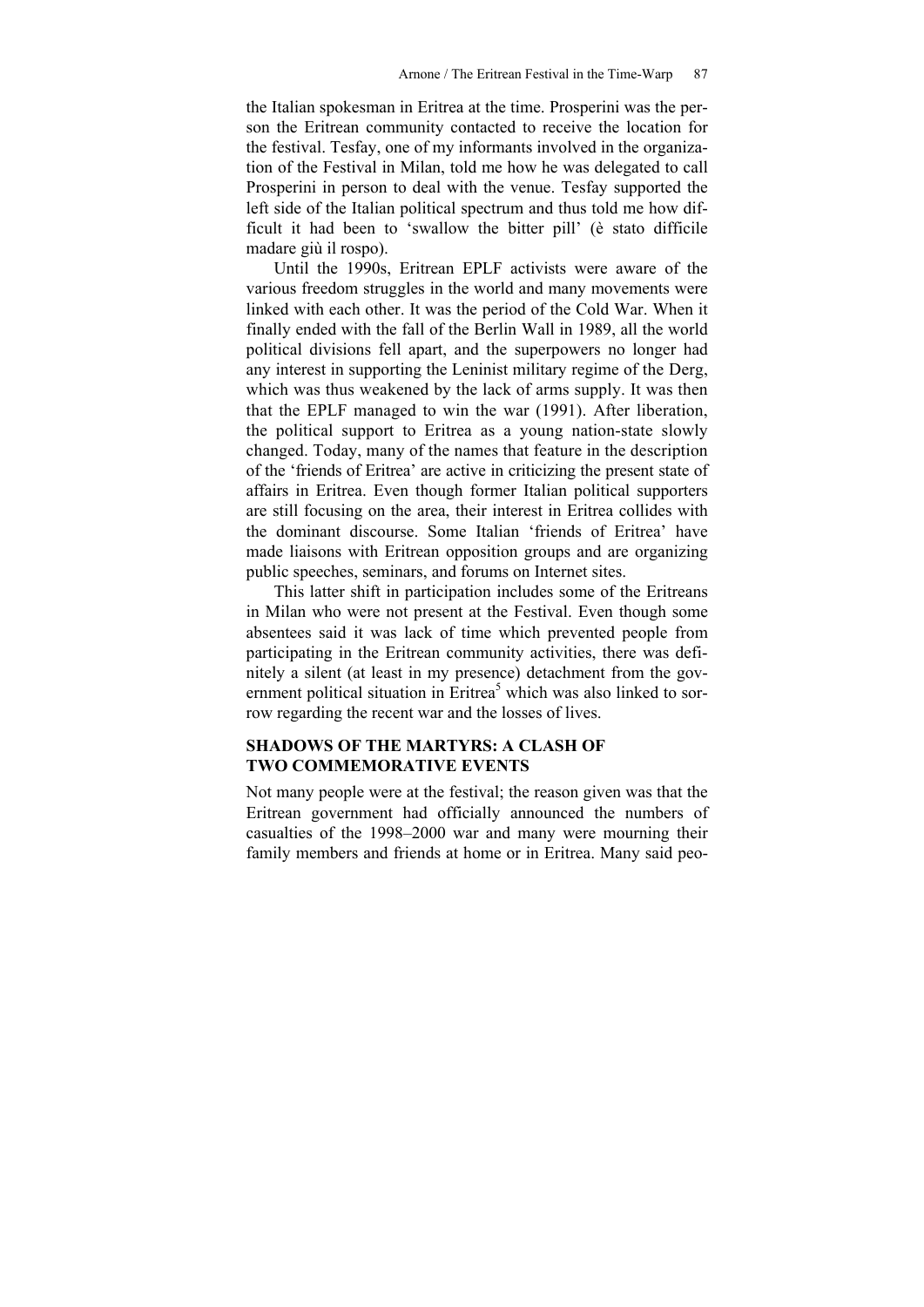ple should have come anyway because it was important to mourn together; others who did not attend criticized the consulate for allowing such an event a few days after martyrs' day.

The list of casualties and martyrs had a great impact. We received the news four or five days ago. Everyone has one or two martyrs [among his relatives and friends]. OK, also for this reason there are fewer people. I am mourning, not… [for someone in particular.] Everyone belongs to us, we make no distinction, your son or daughter is my son or daughter. This sorrow belongs to everyone. […] But the celebration has to be made anyway. With high spirits, with courage we have to do it always, always.

From Faniel's words one can notice that the communitarian ideas of sorrow, brotherhood and blood relation felt with fellow Eritreans go beyond individual feelings of loss. People like him argued they were united as one and thus sorrow was to be shared by all. Similarly in the following interview Senait emphasizes the martyrdom of the dead, where the youth's 'sacrifice' was for everyone:

I'm also sad but we cannot miss out on this celebration. We need to be here, we need to be together. For all those who died, they didn't die only for some, but for everyone. Everyone has relatives and we all have sorrow for these youngsters who have died.

In Italy and Saudi Arabia the Festival started less than a week after Martyrs' Day; it then moved around the world. During the Festival people held a three-minute silence in remembrance of the dead. They told me the organizers in Italy wanted to delay or skip the Festival but then the Lombardy Region provided the free space they had applied for, so they said it was 'a pity' not to accept.

The Festival was a space where Eritreans saw themselves in relation to both their country and their being in Milan. With the issue of the martyrs this was stronger; one could notice the division between feeling the need to show cohesion in terms of Milanese/Italian diaspora and empathy with the sorrow of the war disasters at home. In some ways this created a split. On the one hand, there were those who followed the traditional mourning by staying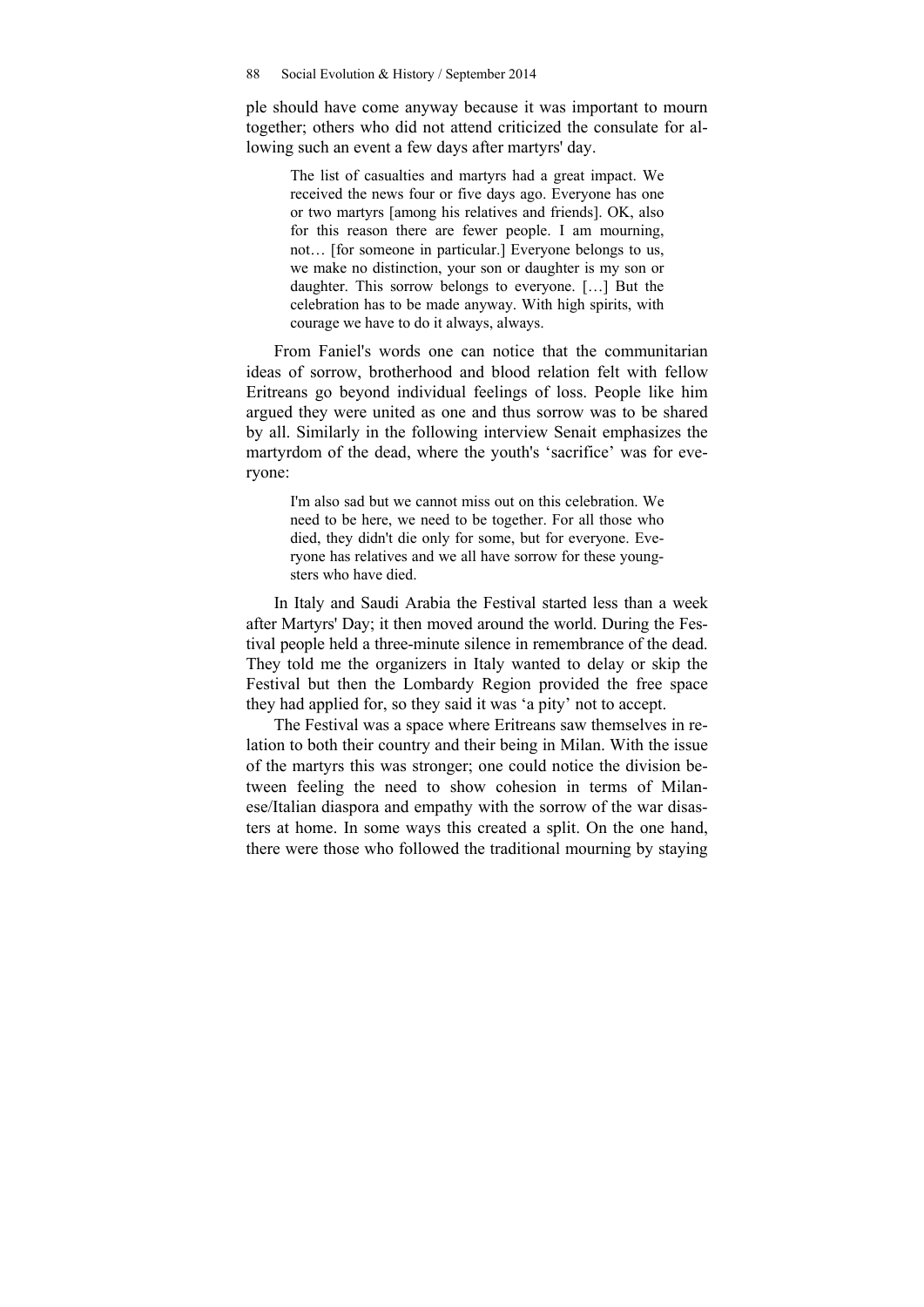at home for forty days and having people come to visit everyday (Arnone 2011a), thus not celebrating the festival; on the other, those who felt that cohesion was more important: showing presence in collective spaces for the latter was an essential demonstration of Eritreanness even when united in mourning.

In 2003, I found an image on the independent internet site www.asmarino.com, showing the polemic arising around the issue of the martyrs. The  $20<sup>th</sup>$  of June, Martyrs' Day: the image depicted people partying on the coffins of the dead awaiting to be buried. The anonymous author of this cartoon was criticising the Eritrean Government for allowing events during the mourning and the exiles for having *bahalì* (celebration) while the traditional mourning still needed to be carried out. The mourning of the casualties of the 1998–2000 war brings tradition and politics face to face, creating tensions about how to be Eritrean in this particular historical contingency.

Martyrdom is tied to religious practices of identity but it also generally defines the acts of those who have perished to demonstrate their commitment to their culture or society. A person may become a martyr after having acted as a testimony (this is the original meaning from the ancient Greek word) of his or her beliefs, be they religious or social, often through death. It is thus a strong ideology to assume priority of a certain belief over individual physical survival, affirming the priority of culture over nature and selfinterest. Frontline soldiers become martyrs when sacrificing their lives for a common cause. The positive impact of martyrdom on a minority community is due in part to its formulation as a sacrificial act in which the martyr is viewed as the 'pure' lamb sacrificed against an oppressor. A soldier becomes a martyr by taking part of the struggle carried out by the weaker and more truthful of the antagonists. This is the rhetoric beneath the establishment of 'martyrs' day' to commemorate the casualties of the soldiers who died or who were injured in war against the oppressor. During the latter war, conscription to become a soldier was not voluntary (Arnone 2008; Hepner 2009); nevertheless the martyr appellative was kept to increase the victimisation of Eritrea opposed to the Ethiopian oppressor.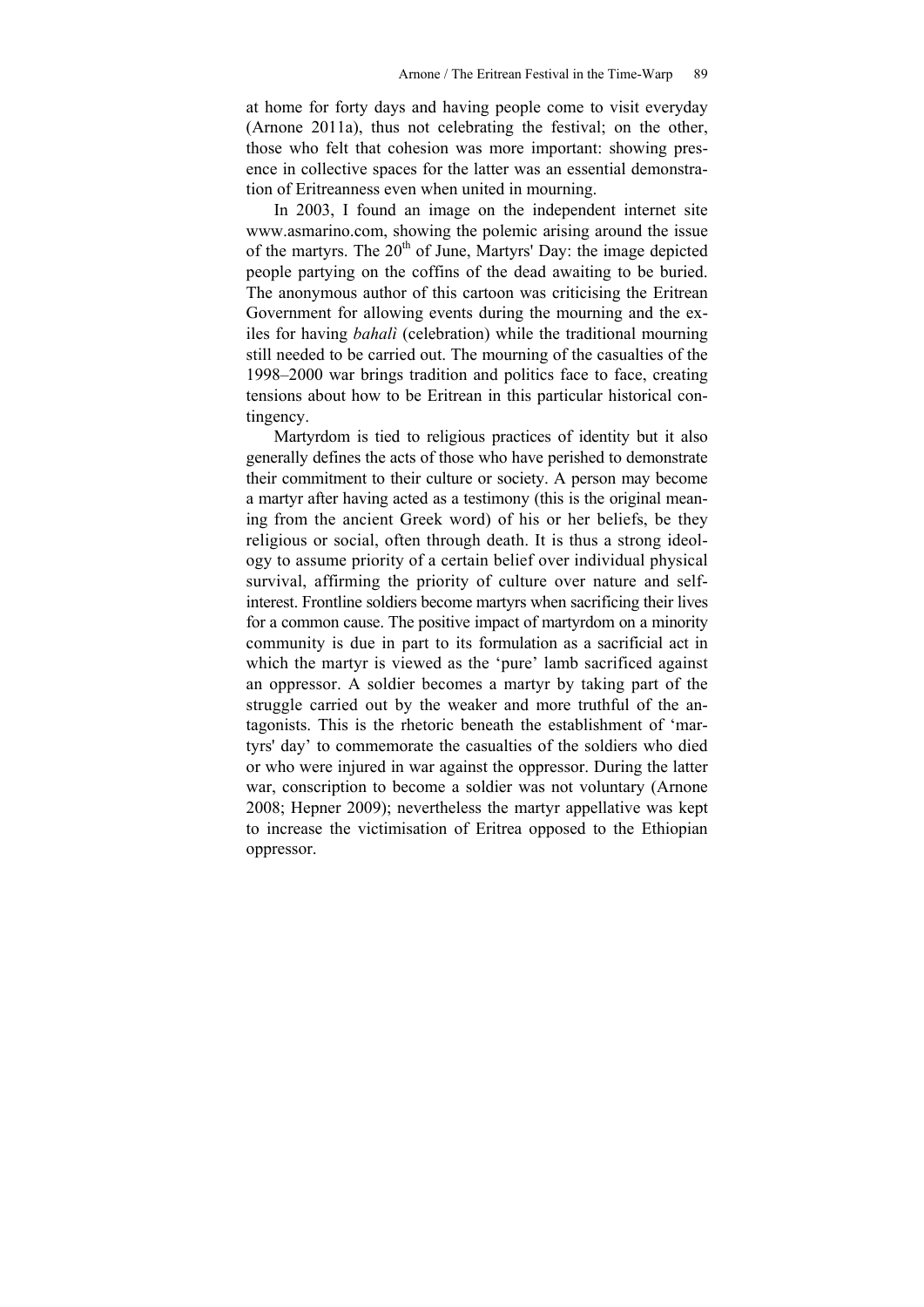The broad consent over the commemoration of the  $20<sup>th</sup>$  of June shows that people do not question the definition of martyrdom of the soldiers who unwillingly died at war in the recent conflict or the participation of Eritrea in the war itself. Those who attended the Festival, and the other who did not, equally return to Eritrea for the summer to mourn with relatives. Eritreans generally picture themselves as the victims of external powers: constantly challenged to face new conflicts. Abraham argued that: 'in the Horn of Africa, the logic of force reigns, the biggest swallows the smallest. Yemen, Southern Yemen, Sudan, and then Ethiopia tried to invade us; our enemies will not leave us in peace until they annex us. Is there any justice in this world? No, there is no justice'. The main history of Eritrea surviving the external threats to violate the country continues through the celebration of the martyrs.

# **CONCLUSION**

During the course of my research into the construction of Eritrean identity the collected data spoke about numerous differences between generations, political ideologies, genders in time and space (Arnone 2008, 2011a, 2001b). Although Brubaker and Cooper (2000) argued for the dismissal of the concept of identity as a whole after discussing the impossibility of pinpointing it; I see its analysis as a great challenge important especially in cases where developments, fractures and incongruence demonstrate immense social changes. The subjects of this paper could be described as the supporters of the former Eritrean Peoples Liberation Front and present Eritrean Peoples for Justice and Democracy party currently in power. They compose the first generation of Eritreans in Milan and describe themselves as exiled by the political situation in Eritrea when under the Ethiopian Empire first and Military Regime later. In this article I tackle social change among the Eritrean community in Milan by analysing dynamic forms of social/political participation and cultural practices around nation-building. The reasons why I chose the 2003 Eritrean Festival as a case study is that it functioned as a bridge between past and present. It allowed an analysis of the way the Eritreans in Milan build their identity and their narratives around repetitive practices that nevertheless change in time and space. Commemorative events are spaces where the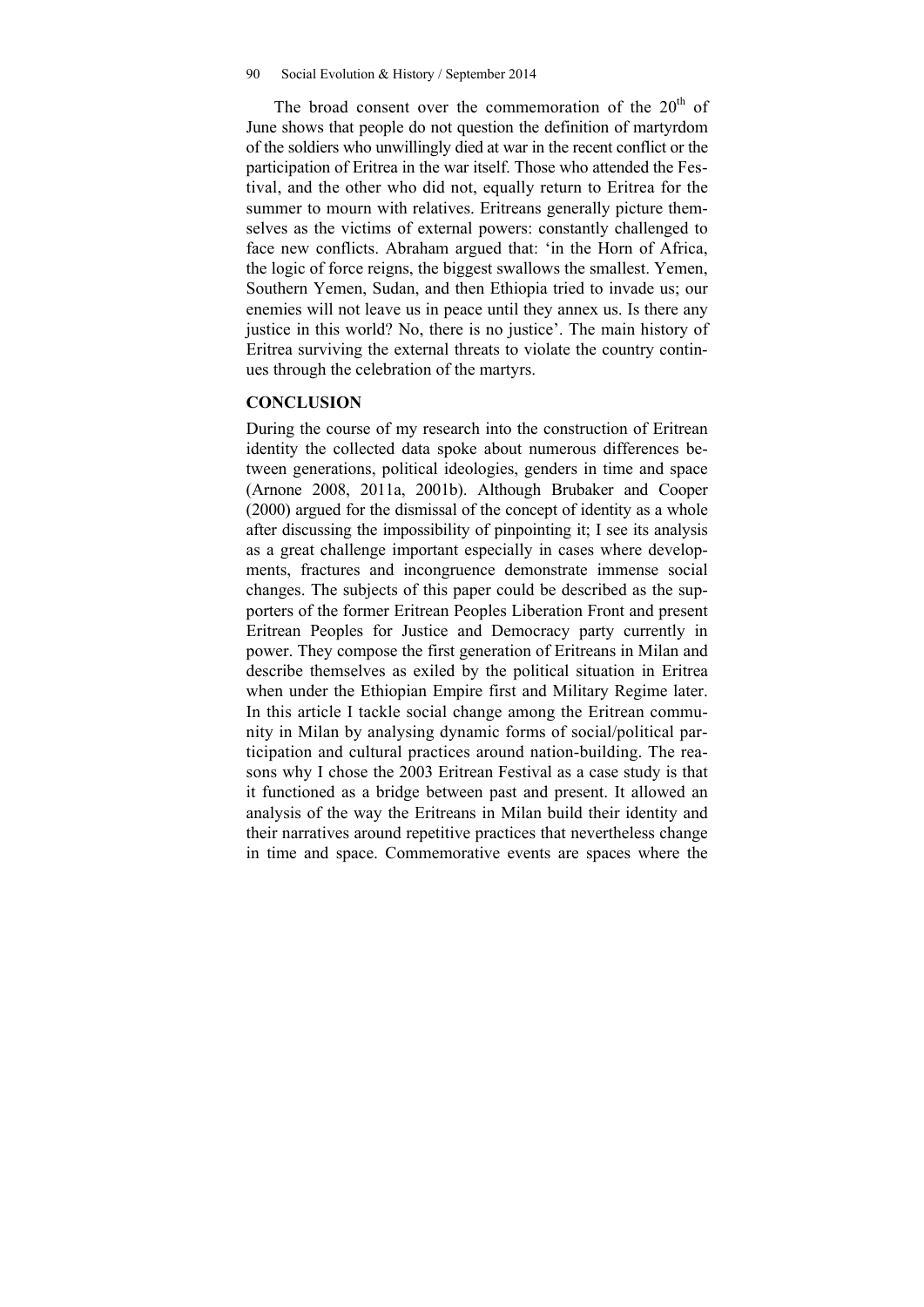community of Eritreans in Milan cyclically gathers. They are spaces functioning both as community and identity builders, but they also provide terrain for conflict and negotiation of practices of identity. The Eritrean Festival since 1992 was perceived as a symbol of identity and used to commemorate the exiles' past participation in the EPLF and the achieved independence. Today the Eritrean Festival tours around the world and it is run by the Eritrean EPDJ government and its consulates and embassies.

The strong re-construction of memory seems to be built to emphasize the continuity of a specific subject which shifts between the EPLF fighters and the exiles (see Arnone 2011b). Nevertheless, one cannot stop noticing the great difference from the past and the divisions inside the community. The Festival's time loop describes the development of political identities, where the past of the community is narrated in its unity, while the present is perceived in its divisions and lack of collective practices. Although this aspect of the diaspora's political engagement is not clearly spoken about, it does show a perceived fragmentation of the community in Milan.

In terms of an analysis of the constitution of the Eritrean identity, the two wars had two completely opposite outcomes in terms of nation-building. The first war was a socialist struggle, a fight of some segments of the population, such as the organized networks of exiles, against the power not only of the Ethiopian military dictatorship, and before that of Haile Selassie's empire, but also against the subjection of the superpowers playing in the Cold War among themselves, increasingly 'heating up' the wars in Africa. Although it is today spoken of as if it were a war 'against Ethiopia', the 'enemy' was not so much the Ethiopian, and certainly not the Tigrayan population, but the uneven and subjugating power of the dictatorship and imperialism (clearly seen in Sorenson 1990 on Eritreans in Canada). In fact, liberation was achieved together with the other liberation movements in Ethiopia, such as the Oromo and the Tigrayans, against the Derg; together they all marched on Addis Ababa and tore apart the military regime. The last war instead increased an ethnic and national hatred which had been less pronounced during the previous war. From this paper and Ambroso's thesis (1987), one can notice that in the past people attended each other's activities, in Italy in general and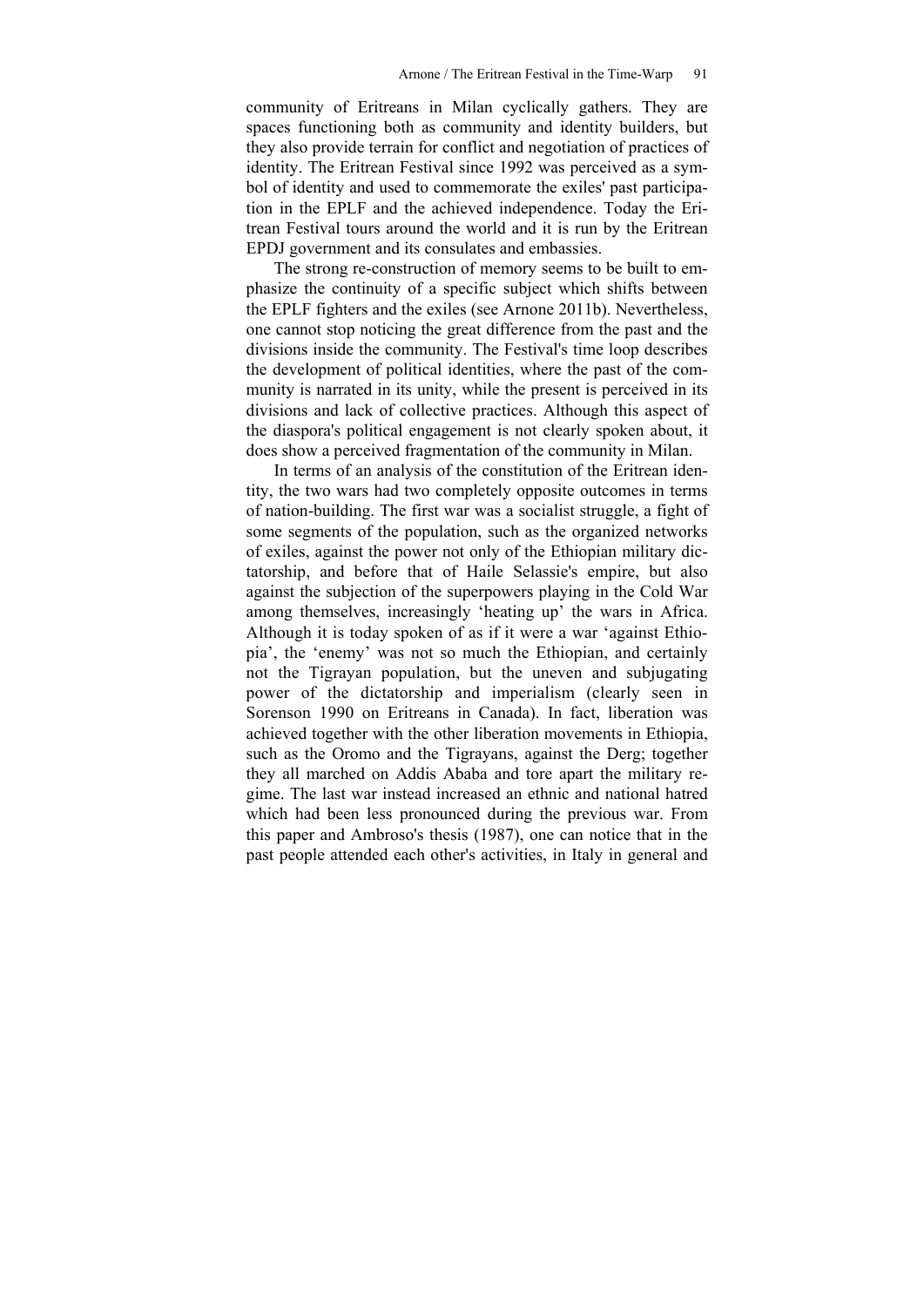Milan in particular, while they would never do so today. Nowadays people divorce because of ethnicity; families collapse following the rhetoric of hatred brought in by the recent war.

In today's nationalist discourse, the territorial imperative is the historical justification to the sacrifice of lives (Turton 1997); sovereignty is the political call. The present Eritrean nationalism may be distinguished from the past where 'shared rights' was the slogan which brought the people, '*hafash'*, together. The distinction between yesterday and today is nevertheless deep. During the thirty years long liberation struggle, in Milan there were a form of international anti-colonial socialism on the one hand, and the Eritreanstyle nationalism deeply rooted in an ideology of internationalist socialist solidarity, on the other hand. The more recent ethnic conflict brought a great shift and tensions between Eritrean Tigrinya and the Ethiopian Tigrayan ethnic identities and made this division central to the identity of the Eritrean nation itself. The result that is perceived among Eritreans in Milan is a language of hatred towards the Northern Ethiopian Tigrayan ethnic group, developing into a broad anti-Ethiopian feeling. The inter-ethnic tensions also developed a noticeable closure towards the rest of the world and towards the internationalism that was cherished before independence.

The case of the martyrs nevertheless shows how some of the discourses built around the existence and persistence of 'great subjects' (Connerton 1989) do not disappear even when in visible contrast with the practical reality of the present. Even if the 'great subjects' no longer exist in practice, they have nevertheless 'continuing unconscious effectiveness as ways of thinking about and acting in our contemporary situation: their persistence, in other words, as unconscious collective memories' (Connerton 1989: 1). The EPLF fighters of the liberation front and the exiled 'fighters' continue to exist through the memory of great events and their commemorations. The word *shaebia,* originally meaning 'popular', is the term used by my informants to describe those who supported the EPLF in the past and support the present political party in power. The term *shaebia* echoes the idea, forwarded by the Eritreans in Milan, of the EPLF and EPDJ as evergreen and widely supported political subjects.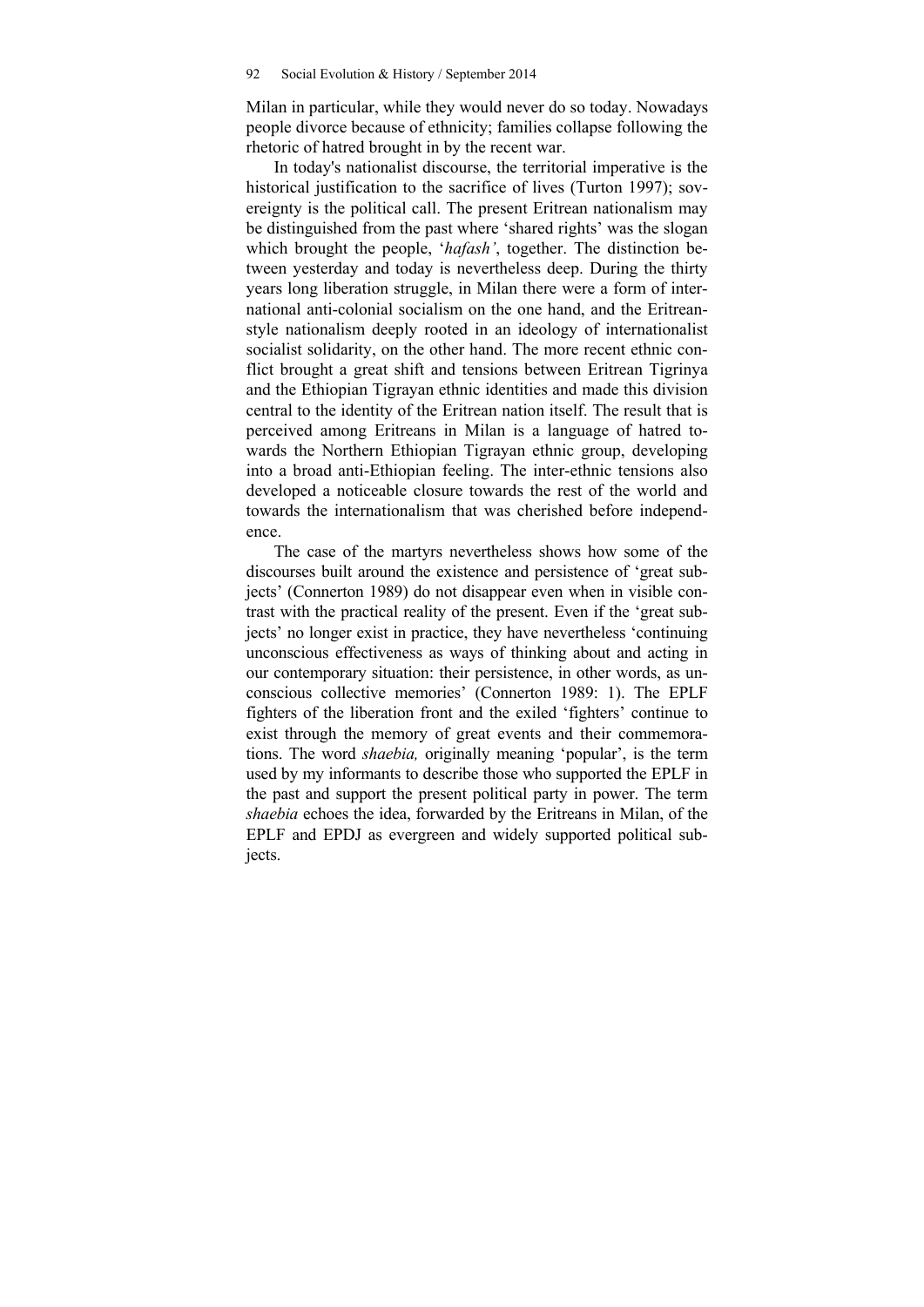Whereas governmental organizations and decisions may be criticized and negotiated through lack of participation in the festival, or in any other government-organized event, discourses that touch on the national identity and on the various discourses built on Eritrea as a victim state are never torn apart. The martyrs' appellative is an example which emphasizes the rightfulness and thus justifies the recent war. The young Eritreans forced to 'become cannon fodder', as an informant described the lives of the conscripts of the recent war (Arnone 2008: 336), are involuntary subjects of the rhetoric of nationalism.

The discourses arising during and after the recent war have also reinterpreted the liberation struggle as exclusively national and independentist. On the subject of nationalism, Pratt (2002) argues that the founders of nationalist movements choose a set of differences which did not shape neat dichotomies before; he reinforces this argument on Basque identity and political shifts by analysing how, in the course of the development of nationalism, the differences between 'us and them' have varied over time. The same can be said about the Eritrean nationalist political thoughts and activism. The reinforcement of memories that sustain an idealised continuity of political participation among the diaspora and the historical memory that remembers the past in the light of the present tensions contribute to a revision of past activism and great subjects as still alive. Hall (1990) would have enlisted this type of cultural production of memory in the process that he calls 'imaginary coherence'. In order to remember collective identity as coherent and long lasting the past activism is commemorated as being part of the present. Nevertheless, the exile participation in liberating Eritrea from Ethiopian imperialism and building the Eritrean nation-state has decreased. Eritrean participation today is left in the hands of the strong centralised EPDJ Government and its branches stretched around the world embracing the Diaspora and keeping it close to the Nation State.

#### **ACKNOWLEDGEMENTS**

I thank twice Christine Matzke for her useful comment on a previous draft of this paper and for previously inviting me to present my material on the Eritrean Festival to the panel '(Re-)mapping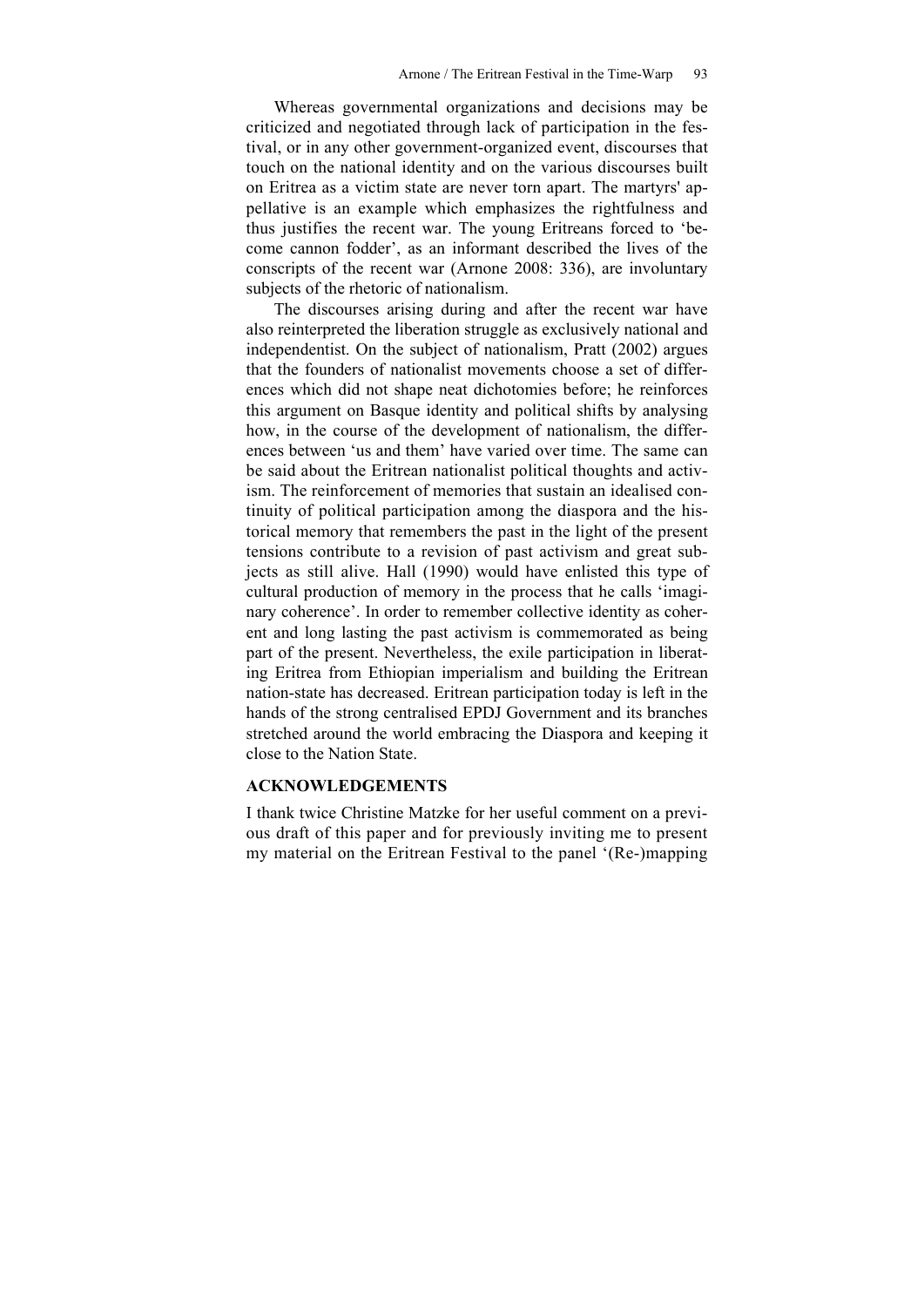Eritrea in the cultural imagination: narratives of the nation in literature, theatre, film, and the new media' at the 2009 AEGIS conference in Leipzig. I would also like to acknowledge insights and interesting comments of the other participants. This paper was also presented in the panel 'Anthropology, history and memory in Sub-Saharan Africa (Africanist network)' at the 2011 EASA conference in Paris and I am grateful for all the stimuli of the colleagues there and especially thank Dmitri Bondarenko who organized it and put together the papers in this special edition.

#### **NOTES**

<sup>1</sup> Before and during the recent war, the Ethiopian government expelled Eritreans living in Ethiopia. The response was a tit for tat where thereafter Eritreans expelled Ethiopians (see Abbink 1998 and Iyob 2000 on an analysis of the recent war).

 $2$  The term 'martyrs' refers to those who died in the wars (both wars) as fighters; those fighters who fought in the first liberation war are called Shaebia, a term which in turn denominates 'the people' of the EPLF liberation movement and the members of the present EPDJ government.

<sup>3</sup> Between 1991 and 1995, the central 'Bologna Festival' was held in Frankfurt and many Italo-Eritreans went there.

<sup>4</sup> The first is Eritrea.

<sup>5</sup> Koser (2003) found outspoken criticism in his research among Eritreans in Germany (see also Ali et al. 2001).

#### **REFERENCES**

- Abbink, J. 1998. Briefing: The Eritrean-Ethiopian Border Dispute. *African Affairs* 97: 551–565.
- Al Ali, N., Black, R., and Koser, K. 2001. Limits to 'Transnationalism': Bosnian and Eritrean Refugees in Europe as Emerging Transnational Communities. *Ethnic and Racial Studies* 24(4): 578–600.
- Ambroso, G. 1987. *Urban Ethnicity: Culture and Politics among Eritreans and Egyptian Migrants in Milan, Italy*. Ph.D. thesis. University of London. Unpublished.
- Andall, J. 2002. Second-Generation Attitude? African-Italians in Milan. *Journal of Ethnic and Migration Studies* 28(3): 389–407.
- Appadurai, A., and Breckenridge, C. 1989. On Moving Targets. *Public Culture* 2: i–iv.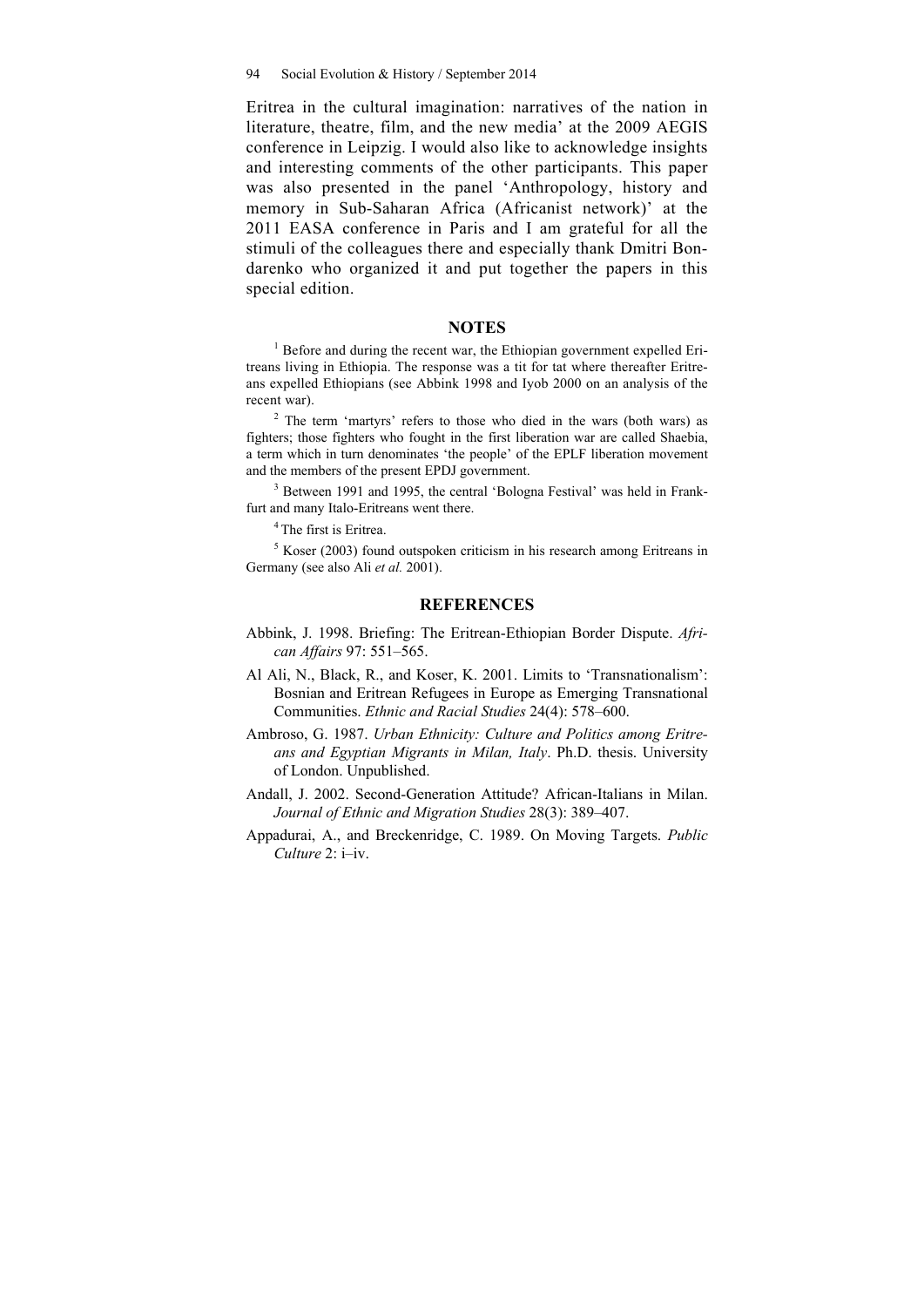- Arnone, A. 2008. Journeys to Exile: The Constitution of Eritrean Identity through Narratives and Experiences. *Journal of Ethnic and Migration Studies* 34: 325–340.
- Arnone, A. 2011a. Talking about Identity: The Milanese-Eritreans Describe Themselves. *Journal of Modern Italian Studies* 16(3): 516–527.
- Arnone, A. 2011b. Tourism and the Eritrean Diaspora. *Journal of Contemporary African Studies* 29(4): 441–454.
- Bauman, M. 1995. Conceptualising Diaspora: The Preservation of Religious Identity in Foreign Parts, Exemplified by Hindu Communities outside India. *Temenos* 31: 19–35.
- Bisharat, G. E. 1997. Exile to Compatriot: Transformation in the Social Identity of Palestinian Refugees in the West Bank. In Gupta, A., and Ferguson, J. (eds.), *Culture/Power/Place: Explorations in Critical Anthropology*. Durham NC: Duke University Press.
- Brubaker, R., and Cooper, F. 2000. Beyond Identity. *Theory and Society*  29: 1–47.
- Clifford, J. 1994. Diasporas. *Cultural Anthropology* 9: 302–338.
- Connerton, P. 1989. *How Societies Remember*. Cambridge: Cambridge University Press.
- Dore, G. 2002. Donne del Fronte eritreo: sessualità e gestione del corpo dalla guerra al rientro nella società civile. *La Ricerca Folklorica* 46: 73–82.
- Galeazzo, P. 1994. La nuova immigrazione a Milano. Il caso dell'Eritrea. In Barile, G., Dal Lago, A., Marchetti, A., and Galeazzo, P. (eds.), *Tra le due rive. La nuova immigrazione a Milano* (pp. 367–412). Milan: Franco Angeli.
- Hall, S. 1990. Cultural Identity and Diaspora. In Rutherford, J. (ed.), *Identity: Community, Culture, Difference* (pp. 222–235). London: Lawrence and Wishart.
- Hepner, T. R. 2009. *Soldiers, Martyrs, Traitors and Exiles: Political Conflict in Eritrea and the Diaspora*. Philadelphia, PN: University of Pennsylvania Press.
- Iyob, R. 2000. The Ethiopian-Eritrean Conflict: Diasporic vs. Hegemonic States in the Horn of Africa, 1997–2000. *The Journal of Modern African Studies* 38: 659–682.
- Kenny, K. 2003. Diaspora and Comparison: The Global Irish as a Case-Study. *The Journal of American History* 90: 134–162.
- Koser, K. 2003. *New African Diasporas*. London: Routledge.